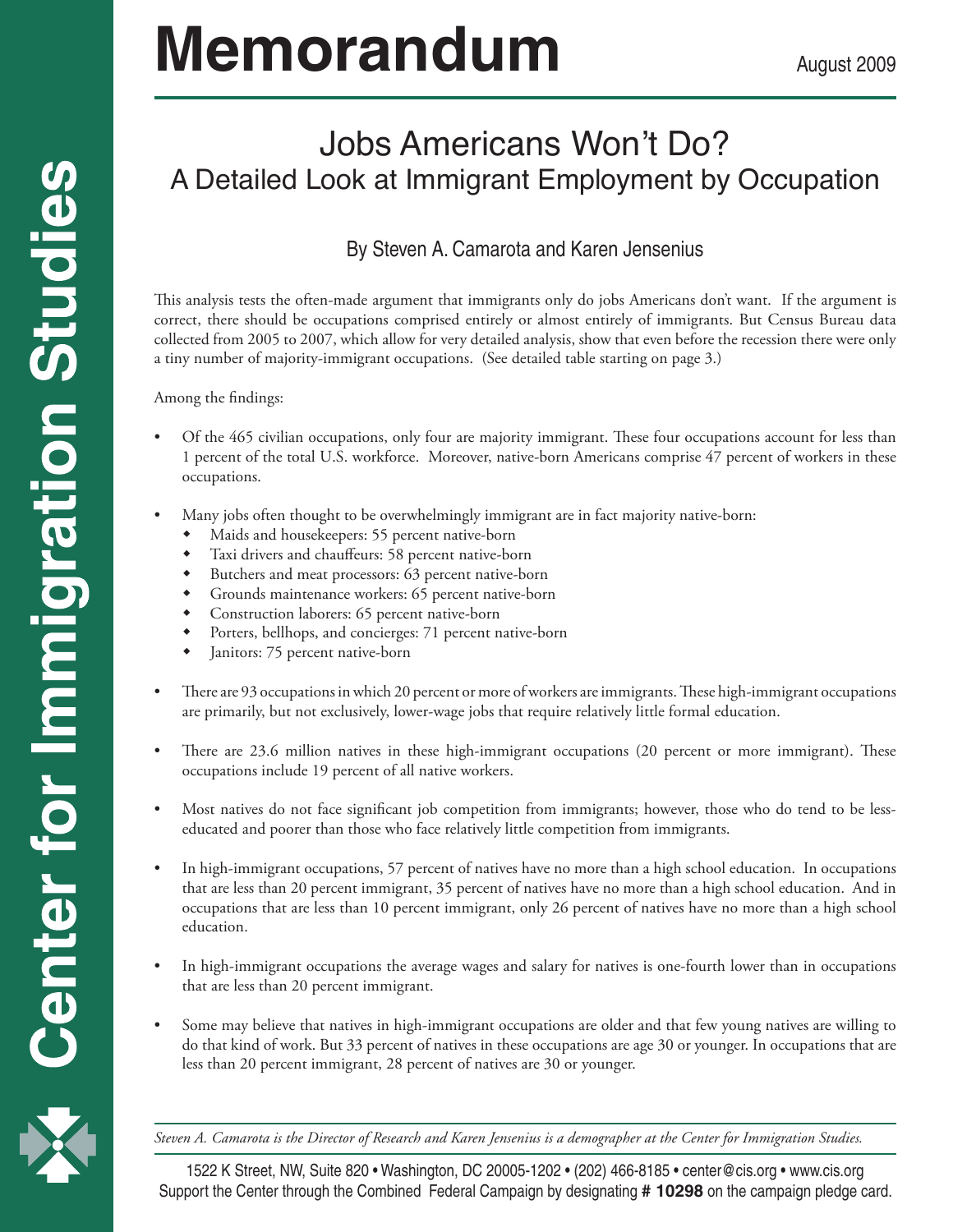- It is worth remembering that not all high-immigrant occupations are lower-skilled and lower-wage. For example, 44 percent of medical scientists are immigrants, as are 34 percent of software engineers, 27 percent of physicians, and 25 percent of chemists.
- It is also worth noting that a number of politically important groups tend to face very little job competition from immigrants. For example, just 10 percent of reporters are immigrants, as are only 6 percent of lawyers and judges and 3 percent of farmers and ranchers.

### **Methodology**

The data for this analysis are from the public-use file of the combined three-year sample of the American Community Survey (ACS) for 2005 through 2007. This is the first public-use three-year file to be released by the Census Bureau. The public-use file of the ACS is enormous, allowing for detailed analysis by occupation. The sample includes 4.4 million individuals in the civilian non-institutionalized labor force, about 560,000 of whom are immigrants. Persons in the labor force are either working or looking for work. Like almost all the labor force statistics reported by the government, we confine our analysis to civilians 16 years of age and older not in institutions.1 The immigrant population, which can also be referred to as the foreign-born, is defined as persons living in the United States who were not U.S. citizens at birth. In the ACS this includes people who responded to the survey who are naturalized American citizens, legal permanent residents (green card holders), illegal aliens, and people on long-term temporary visas such as students or guest workers. It does not include those born abroad of American parents or those born in outlying territories of the United States, such as Puerto Rico. Prior research indicates that some 90 percent of illegal immigrants respond to the ACS.2

#### **Discussion**

The American economy is dynamic, and it would be a mistake to think that every job taken by an immigrant is a job lost by a native. Many factors impact employment and wages. But it would also be a mistake to assume that dramatically increasing the number of workers in these occupations as a result of immigration policy has no impact on the employment prospects or wages of natives. The data presented here make clear that the often-made argument that immigrants only take jobs Americans don't want is simply wrong. To talk about the labor market as if there were jobs done entirely or almost entirely by immigrants is not helpful to understanding the potential impact of immigration on American workers. It gives the false impression that the job market is segmented between jobs that are done almost exclusively by immigrants and jobs that are exclusively native. This is clearly not the case.

This analysis focuses on the nation as a whole; the immigrant shares of occupations will vary significantly at the state and local level. But Americans move around the country a great deal. The 2007 ACS showed that about 38 percent of adult natives live outside the state in which they were born. We live in a national economy in which workers can and do move to higher-wage (relative to cost of living) and lower-unemployment areas over time. If immigration levels were lower and a shortage of workers did develop in one part of the country, higher wages and lower unemployment would, over time, tend to induce Americans to move to these areas. Thus in the long term it makes sense to think of the economy as national in scope.<sup>3</sup>

### End Notes

1 Those who are institutionalized live under formally authorized supervision or care such as those in correctional institutions and nursing homes. Since our focus is occupations we also exclude from our analysis the relatively small number of people who did not provide an occupation.

2 The Department of Homeland Security estimates a 10 percent undercount of illegal aliens in Census Bureau data. See Table 2 in *Estimates of the Unauthorized Immigrant Population Residing in the United States: January 2007* at http://www.dhs.gov/ xlibrary/assets/statistics/publications/ois\_ill\_pe\_2007.pdf. DHS estimates of the illegal population are based on the ACS with the assumption that 10 percent of illegal immigrants are missed by the survey.

<sup>3</sup> In its 1997 study of immigration's impact on the labor market, the National Research Council concluded that the effects of immigration are likely to be national in scope and not simply confined to high-immigrant areas of the country. See James P. Smith and Barry Edmonston, eds., *The New Americans: Economic, Demographic, and Fiscal Effects of Immigration,* National Research Council (U.S.), 1997.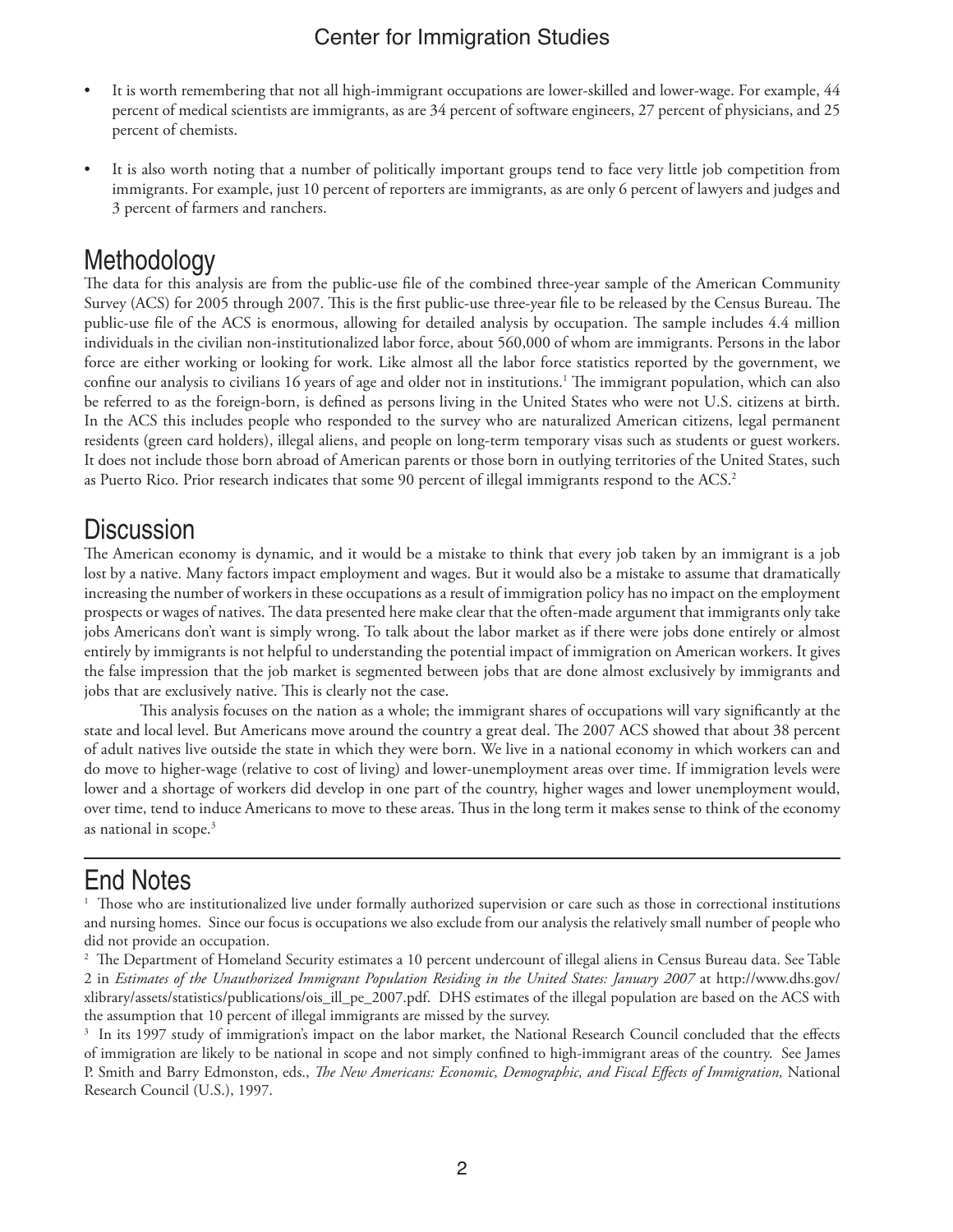|              | Immigrant and Native Employment by Occupation 2005-2007                                                          |            |                            |                  |                    |                            |                         |                    |                                        |                       |
|--------------|------------------------------------------------------------------------------------------------------------------|------------|----------------------------|------------------|--------------------|----------------------------|-------------------------|--------------------|----------------------------------------|-----------------------|
|              |                                                                                                                  |            |                            | Natives          |                    |                            | Immigrants              |                    | Sample Size                            |                       |
| Code         | Occupation*                                                                                                      | $%$ Imm.   | <b>Employed Unemployed</b> |                  | Total              | <b>Employed Unemployed</b> |                         | Total              | Natives Immigrants                     |                       |
| 6460         | CON-Plasterers & Stucco Masons                                                                                   | 56%        | 21,328                     |                  | 24,000             | 28,121                     | 1,831                   | 29,952             | 615                                    | 591                   |
| 6040         | FFF-Graders & Sorters, Agricultural Products                                                                     | 54%        | 14,438                     | 2,672<br>3,454   | 17,892             | 16,546                     | 4,094                   | 20,640             | 617                                    | 554                   |
| 4520         | PRS-Misc. Personal Appearance Workers                                                                            | 53%        | 96,185                     | 5,728            | 101,913            | 108,323                    | 4,396                   | 112,719            | 2,758                                  | 2,607                 |
| 8350         | PRD-Tailors, Dressmakers, & Sewers                                                                               | 51%        | 41,689                     | 3,130            | 44,819             | 43,173                     | 2,670                   | 45,843             | 1,487                                  | 1,173                 |
| 6050         | FFF-Misc. Agricultural Workers, Incl. Animal Breeders                                                            | 50%        | 869,693                    | 48,242           | 417,935            | 378,187                    | 43,781                  | 421,968            | 15,607                                 | 10,012                |
| 8320         | PRD-Sewing Machine Operators                                                                                     | 50%<br>47% | 128,645                    | 13,803           | 142,448            | 131,788                    | 10,856<br>5,625         | 142,644            | 4,548                                  | 3,361                 |
| 6330<br>8310 | CON-Drywall installers, Ceiling Tile Installers, & Tapers<br>PRD-Pressers, Textile, Garment, & Related Materials | 46%        | 113,149<br>31,237          | 16,883<br>4,953  | 36,190<br>130,032  | 29,056<br>108,995          | 1,805                   | 114,620<br>30,861  | 3,413<br>976                           | 699<br>2,211          |
| 4230         | CLN-Maids & Housekeeping Cleaners                                                                                | 45%        | 713,233                    | 97,676           | 810,909            | 611,423                    | 41,566                  | 652,989            | 22,749                                 | 14,318                |
| 1650         | SCI-Medical Scientists                                                                                           | 44%        | 57,456                     | 1,044            | 58,500             | 46,100                     | 588                     | 46,688             | 1,841                                  | 1,328                 |
| 2860         | ENT-Misc. Media & Communication Workers                                                                          | 44%        | 39,866                     | 2,394            | 42,260             | 30,519                     | 2,198                   | 32,717             | 1,297                                  | 878                   |
| 8750         | PRD-Jewelers & Precious Stone & Metal Workers                                                                    | 42%        | 27,302                     | 1,152            | 28,454             | 19,588                     | 1,403                   | 20,991             | 810                                    | 472                   |
| 9140<br>9640 | TRN-Taxi Drivers & Chauffeurs                                                                                    | 42%<br>41% | 173,111                    | 13,922<br>50,943 | 187,033            | 131,979                    | 3,780                   | 135,759            | 5,113                                  | $2,821$<br>4,327      |
| 8800         | PRD-Packaging & Filling Machine Operators & Tenders<br>TRN-Packers & Packagers, by Hand                          | 40%        | 231,919<br>165,081         | 25,089           | 190,170<br>282,862 | 174,731<br>115,812         | 23,613<br>10,763        | 126,575<br>198,344 | 7,534<br>5,332                         | 2,731                 |
| 6510         | CON-Roofers                                                                                                      | 39%        | 137,032                    |                  | 165,006            | 98,696                     |                         |                    |                                        |                       |
| 6420         | CON-Painters, Construction & Maintenance                                                                         |            | 391,909                    | 27,974<br>57,489 | 449,398            | 252,989                    | 5,725<br>14,716         | 104,421<br>267,705 | $4,193$<br>12,020                      | 1,954<br>5,099        |
| 7810         | PRD-Butchers & Other Meat, Poultry, & Fish Processing Workers                                                    | 37%<br>37% | 152,439                    | 14,016           | 166,455            | 94,563                     | 3,523                   | 98,086             | 4,866                                  | 2,022                 |
| 6250         | CON-Cement Masons, Concrete Finishers, & Terrazzo Workers                                                        | 37%        | 57,948                     | 9,708            | 67,656             | 37,948                     | 1,842                   | 39,790             | 1,779                                  | 818                   |
| 8330         | PRD-Shoe & Leather Workers & Repairers                                                                           | 37%<br>37% | 7,183                      | 347              | 7,530              | 4,230                      | 166                     | 4,396              | 256                                    | 102                   |
| 6240         | CON-Carpet, Floor, & Tile Installers & Finishers                                                                 |            | 152,084                    | 16,850           | 168,934            | 92,805                     | 4,626                   | 97,431             | 4,317                                  | 1,929                 |
| 1760<br>6220 | SCI-Physical Scientists, All Other                                                                               | 37%<br>36% | 96,948                     | 1,702            | 98,650             | 55,434<br>86,020           | 1,396<br>4,134          | 56,830<br>90,154   | 3,195                                  | 1,725                 |
| 4000         | CON-Brickmasons, Blockmasons, & Stonemasons<br>EAT-Chefs & Head Cooks                                            | 35%        | 192,008<br>138,574         | 15,210<br>20,243 | 207,218<br>158,817 | 109,091                    | 4,942                   | 114,033            | 4,415<br>5,391                         |                       |
| 4250         | CLN-Grounds Maintenance Workers                                                                                  | 35%        | 736,244                    | 132,766          | 869,010            | 448,135                    | 23,210                  | 471,345            | 24,533                                 | $\frac{1,735}{2,407}$ |
| 6260         | CON-Construction Laborers                                                                                        | 35%        | 1,080,656                  | 202,874          | 1,283,530          | 637,543                    | 43,485                  | 681,028            | 34,934                                 |                       |
| 8300         | PRD-Laundry & Dry-Cleaning Workers                                                                               | 35%<br>34% |                            | 14,850           | 146,152            | 73,434                     | 4,030                   | 77,464<br>39,450   |                                        | $13,106$<br>$1,651$   |
| 6600         | CON-Helpers, Construction Trades                                                                                 |            | 131,302<br>61,395          | 13,990           | 75,385             | 35,341                     | 4,109                   |                    | $4,021$<br>1,944                       | 804<br>7,472          |
| 1020         | CMM-Computers Software Engineers                                                                                 | 34%        | 499,823                    | 12,645           | 512,468            | 259,939                    | 6,453                   | 266,392            | 15,955                                 |                       |
| 8950         | PRD-Helpers-Production Workers                                                                                   | 34%<br>33% | 32,662                     | 4,975            | 37,637             | 17,965<br>5,552            | 1,348                   | 19,313<br>5,869    | 1,039                                  | 405                   |
| 8400<br>7800 | PRD-Textile Bleaching & Dyeing, & Cutting Machine Setter<br>PRD-Bakers                                           | 33%        | 10,757<br>113,113          | 994<br>10,212    | 123,325<br>11,751  | 58,369                     | 317                     | 60,927             |                                        | 1,300<br>137          |
| 7720         | PRD-Electrical, Electronics, & Electromechanical Assembler                                                       | 33%        | 120,024                    | 14,647           | 134,671            | 59,917                     | 2,558<br>5,977<br>1,335 | 65,894             | $359$<br>$3,478$<br>$3,983$<br>$1,318$ | 1,633                 |
| 9350         | TRN-Parking Lot Attendants                                                                                       | 33%        | 47,067                     | 6,830            | 53,897             | 24,793                     |                         | 26,128             |                                        | 522                   |
| 7850         | PRD-Food Cooking Machine Operators & Tenders                                                                     | 32%        | 7,680                      | 907              | 8,587              | 3,786                      | 348                     | 4,134              | 270                                    | $\frac{8}{2}$         |
| 1800         | SCI-Economists                                                                                                   | 31%        | 16,520                     | 350              | 16,870             | 7,534                      | 221                     | 7,755              | 576                                    | 229                   |
| 7610         | RPR-Helpers-- Installation, Maintenance, & Repair Workers                                                        | 31%        | 16,103                     | 2,263            | 18,366             | 7,541<br>93,413            | 596                     | 8,137              | 517                                    | 172                   |
| 4140         | EAT-Dishwashers                                                                                                  | 31%        | 176,752                    | 47,259           | 224,011            |                            | 5,283                   | 98,696             | 6,209                                  | 1,878                 |
| 1400         | ENG-Computer Hardware Engineers                                                                                  | 30%        | 48,483                     | 2,209            | 50,692             | 21,717                     | 371                     | 22,088             | 1,558                                  | 542                   |
| 6400         | CON-Insulation Workers                                                                                           | 30%        | 31,720                     | 3,694<br>1,827   | 35,414             | 14,716                     | 379                     | 15,095             | 939                                    | 315                   |
| 8450         | PRD-Upholsterers                                                                                                 | 29%        | 33,587                     |                  | 35,414             | 14,382                     | 423                     | 14,805             | 1,101                                  | 324                   |
| 8340<br>8460 | PRD-Misc. Textile, Apparel, & Furnishings Workers<br>PRD-Shoe Machine Operators & Tenders                        | 29%<br>29% | 3,675<br>20,345            | 2,561<br>501     | 4,176<br>22,906    | 1,651<br>8,981             | 89<br>490               | 1,740<br>9,471     | 129<br>652                             | $\frac{43}{5}$<br>220 |
| 4530         | PRS-Baggage Porters, Bellhops, & Concierges                                                                      | 29%        | 48,575                     | 3,316            | 51,891             | 20,454                     | 848                     | 21,302             | 1,271                                  | 477                   |
| 4020         | EAT-Cooks                                                                                                        | 29%        | 1,330,313                  | 217,095          | 1,547,408          | 600,488                    | 27,767                  | 628,255            | 42,727                                 | 12,985                |
| 4400         | PRS-Gaming Services & Workers                                                                                    | 28%        | 73,433                     | 5,122            | 78,555             | 29,663                     | 950                     | 30,613             |                                        | 813                   |
| 6000         | FFF-First-Line Supervisors/Managers of Farming, Fishing, & Forestry Workers                                      | 28%        | 40,800                     | 1,498            | 42,298             | 15,243                     | 1,211                   | 16,454             | 2,133<br>1,569                         | 486                   |
|              |                                                                                                                  |            |                            |                  |                    |                            |                         |                    |                                        |                       |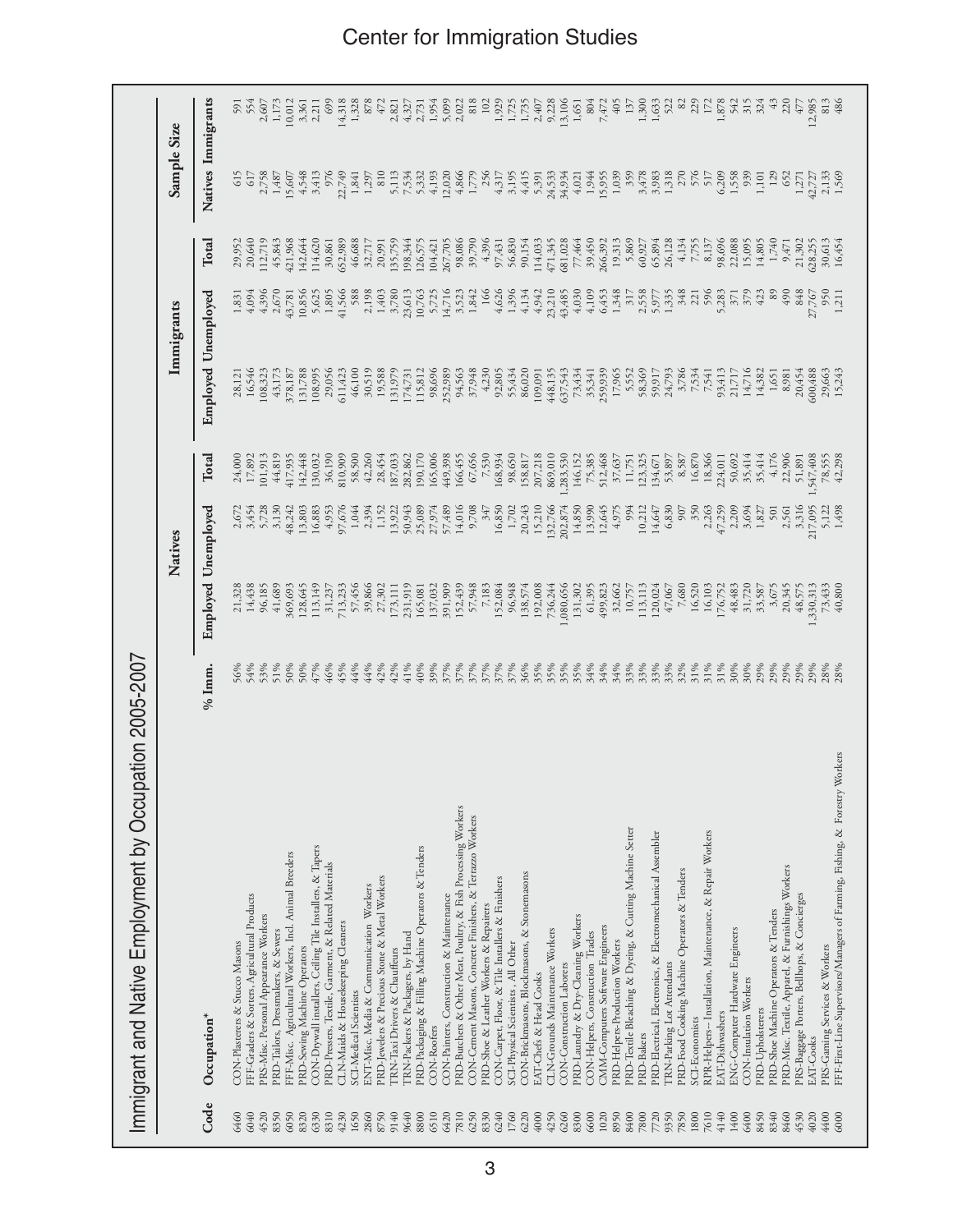|                     | ation 2005-2007<br>Immigrant and Native Employment by Occup                                    |            |                            |                  |                     |                            |                       |                      |                    |                    |
|---------------------|------------------------------------------------------------------------------------------------|------------|----------------------------|------------------|---------------------|----------------------------|-----------------------|----------------------|--------------------|--------------------|
|                     |                                                                                                |            | Natives                    |                  |                     |                            | Immigrants            |                      | Sample Size        |                    |
| Code                | $O$ ccupation*                                                                                 | $%$ Imm.   | <b>Employed Unemployed</b> |                  | Total               | <b>Employed Unemployed</b> |                       | Total                | Natives Immigrants |                    |
| 3260                | MED-Health Diagnosing & Treating Practitioners, All Other                                      | 28%        | 12,057                     | 201              | 12,258              | 4,618                      | $\frac{8}{2}$         | 4,705                | 371                | 136                |
| 3060                | MED-Physicians & Surgeons                                                                      | 27%        | 578,918                    | 4,117            | 583,035             | 216,478                    | 2,647                 | 219,125              | 18,676             | 6,424              |
| 4130                | EAT-Misc. Food Preparation & Serving Related Workers                                           | 27%        | 234,620                    | 34,774           | 269,394             | 96,168                     | 4,340                 | 100,508              | 7,585              | 2,173              |
| 8220                | Machine Setters<br>PRD-Misc. Metal Workers & Plastic Workers, Incl. Milling & Planing          | 27%        | 340,552                    | 26,787           | 367,339             | 129,514                    | 7,261                 | 136,775              | 10,952             | 3,143              |
| 7840<br>8710        | PRD-Food Batchmakers                                                                           | 27%<br>27% | 59,246<br>61,739           | 4,753<br>5,737   | 67,476<br>63,999    | 22,279<br>22,592           | 1,518<br>2,313        | 24,905<br>23,797     | 1,849<br>1,988     | 558<br>501         |
| 8920                | PRD-Molders, Shapers, & Casters, Except Metal & Plastic<br>PRD-Cutting Workers                 | 26%        | 28,498                     | 1,794            | 30,292              | 10,354                     | 567                   | 10,921               | 916                | 227                |
| 6720                | CON-Hazardous Materials Removal Workers                                                        | 26%        | 20,983                     | 2,625            | 23,608              | 7,175                      | 1,264                 | 8,439                | 621                | 167                |
| 9610                | TRN-Cleaners of Vehicles & Equipment                                                           | 26%        | 246,431                    | 41,332           | 287,763             | 94,751                     | 6,022                 | 100,773              | 7,342              | 2,045              |
| 6230                | CON-Carpenters                                                                                 | 25%        | 1,187,532                  | 127,893          | 1,315,425           | 425,407                    | 24,232                | 449,639              | 37,185             | 9,066              |
| 4220<br>1720        | SCI-Chemists & Materials Scientists<br>CLN-Janitors & Building Cleaners                        | 25%<br>25% | 1,709,298<br>70,044        | 173,766<br>2,013 | 1,883,064<br>72,057 | 23,503<br>609,187          | 979<br>33,830         | 24,482<br>643,017    | 55,246<br>2,248    | 14,124<br>697      |
| 5500                | OFF-Cargo & Freight Agents                                                                     | 25%        | 15,219                     | 425              | 15,644              | 4,969                      | 259                   | 5,228                | 435                | 119                |
| 1240                | & Statisticians<br>CMM-Misc. Mathematical Science Occupations, Incl. Mathematicians            |            | 26,755                     | $788\,$          | 27,543              | 8,653                      | 302                   | 8,955                | 878                | 254                |
| 7710                | PRD-Aircraft Structure, Surfaces, Rigging, & Systems Assemblers                                | 25%<br>24% | 7,953                      | 319              | 8,272               | 2,538                      | 144                   | 2,682                | 230                | $\degree$          |
| 8860                | PRD-Cleaning, Washing, & Metal Pickling Equipment Operator                                     | 24%        | 6,478                      | 1,079            | 7,557               | 2,335                      | 103                   | 2,438                | 205                | $\overline{2}$     |
| 8510                | PRD-Furniture Finishers                                                                        | 24%        | 18,365                     | 1,285            | 19,650              | 5,814                      | 514                   | 6,328                | 565                | 140                |
| 4610<br>4030        | PRS-Personal & Home Care Aides<br>EAT-Food Preparation Workers                                 | 24%<br>24% | 510,959<br>527,076         | 77,380<br>56,394 | 588,339<br>583,470  | 176,328<br>173,197         | 12,474<br>12,239      | 188,802<br>185,436   | 16,252<br>16,586   | 4,416<br>3,942     |
| 7830                | PRD-Food & Tobacco Roasting, Baking, & Drying Machine Operators                                | 24%        | 7,726                      | 869              | 8,595               | 2,511                      | 217                   | 2,728                | 256                | 64                 |
| 8810                | PRD-Painting Workers                                                                           | 24%        | 128,415                    | 12,370           | 140,785             | 42,783                     | 1,714                 | 44,497               | 4,085              | 963                |
| 6710                | CON-Fence Erectors                                                                             | 24%        | 24,048                     | 3,125            | 27,173              | 7,730                      | 791                   | 8,521                | 723                | 175                |
| 8960                | PRD-Other Production Workers, Incl. Semiconductors Process                                     | 23%        | 918,656                    | 91,767           | 1,010,423           | 283,807                    | 20,760                | 304,567              | 30,221             | 6,996              |
| 1410<br>1700        | ENG-Electrical & Electronics Engineers                                                         | 23%<br>23% | 181,754                    | 4,419<br>49      | 186,173             | 53,696<br>2,666            | 1,871                 | 55,567               | 5,838              | 1,636              |
| 1010                | CMM-Computer Programmers<br>SCI-Astronomers & Physicists                                       | 23%        | 9,493<br>408,207           | 14,905           | 9,542<br>423,112    | 120,205                    | 160<br>4,762          | 2,826<br>124,967     | 12,949<br>333      | 3,478              |
| 310                 | MGR-Food Service Managers                                                                      | 23%        | 666,216                    | 32,889           | 699,105             | 199,828                    | 5,482                 | 205,310              | 18,853             | 4,727              |
| 8850                | PRD-Cementing & Gluing Machine Operators & Tenders                                             | 22%        | 11,064                     | 1,604            | 12,668              | 3,479                      | 178                   |                      | 376                | $\frac{5}{5}$      |
| 7750                | PRD-Misc. Assemblers & Fabricators                                                             | 22%        | 851,325                    | 107,375          | 958,700             | 249,092                    | 18,617                | $3,657$<br>$267,709$ | 27,696             | 6,088              |
| 4200                | CLN-First-Line Supervisors/Managers of Housekeeping & Janitors                                 | 22%        | 210,976                    | 8,670            | 219,646             | 59,317                     | 1,575                 | 60,892               | 6,399              | 1,486              |
| 7150                | RPR-Automotive Body & Related Repairers<br>MGR-Natural Sciences Managers                       | 22%<br>22% | 123,146<br>13,641          | $7{,}600$<br>179 | 130,746<br>13,820   | 3,697<br>34,767            | 1,206<br>99           | 3,796<br>35,973      | 450<br>3,907       | 118<br>769         |
| 360<br>2200<br>8760 | EDU-Postsecondary Teachers                                                                     | 22%        | 973,554                    | 24,899           | 998,453             | 266,457                    | 7,715                 | 274,172              | 32,069             | 7,612              |
|                     | PRD-Medical, Dental, & Ophthalmic Laboratory Technicians                                       | 21%        | 67,236                     | 2,832            | 70,068              | 18,524                     | 612                   | 19,136               | 2,060              | 488                |
| 9630                | TRN-Machine Feeders & Offbearers                                                               | 21%        | 28,511                     | 3,283            | 31,794              | 8,257                      | 409                   | 8,666                | 914                | 181                |
| 6500<br>1060        | CON-Reinforcing Iron & Rebar Workers                                                           | 21%<br>21% | 73,174<br>7,313            | 878              | 8,191<br>75,281     | 2,024                      | 504<br>194            | 2,218<br>20,106      | 221                | 44<br>573          |
| 1530                | ENG-Misc. Engineers, Incl. Nuclear Engineers<br>CMM-Database Administrators                    | 21%        | 360,018                    | 2,107<br>6,880   | 366,898             | 19,602<br>93,842           | 2,749                 | 96,591               | 2,385<br>11,860    | 2,979              |
| 8200                | PRD-Plating & Coating Machine Setters, Operators, & Tend                                       | 21%        | 13,929                     | 794              | 14,723              | 3,816                      | $\tilde{\mathcal{L}}$ | 3,839                | 421                | $\mathfrak{S}$     |
| 1910                | SCI-Biological Technicians                                                                     | 21%        | 16,083                     | 836              | 16,919              | 4,218                      | 156                   | 4,374                | 557                | 121                |
| 8000                | PRD-Grinding, Lapping, Polishing, & Buffing Machine Tools                                      | 20%        | 44,213                     | 5,530            | 49,743              | 11,857                     | 866                   | 12,723               | 1,516              | 299                |
| 4120                | EAT-Food Servers, Nonrestaurant                                                                | 20%        | 140,382                    | 13,974           | 154,356             | 37,603                     | 1,325                 | 38,928               | 4,273              | 944                |
| 3600<br>510         | BUS-Purchasing Agents & Buyers, Farm Products<br>HLS-Nursing, Psychiatric, & Home Health Aides | 20%<br>20% | 1,499,062<br>9,492         | 123,386<br>297   | ,622,448<br>9,789   | 388,864<br>2,419           | 19,637                | 408,501<br>2,444     | 45,262<br>337      | 9,853              |
| 340                 | MGR-Lodging Managers                                                                           | 20%        | 110,630                    | 5,508            | 116,138             |                            | 719                   | 28,658               | 3,644              | 765<br>$\tilde{t}$ |
| 1000                | CMM-Computer Scientists & Systems Analysts                                                     | 20%        | 585,942                    | 20,085           | 606,027             | 27,939<br>142,619          | 4,422                 | 147,041              | 18,248             | 4,016              |
| 8650                | PRD-Crushing, Grinding, Polishing, Mixing, & Blending Workers                                  | 19%        | 77,237                     | 7,156            | 84,393              | 19,418                     | 858                   | 20,276               | 2,508              | 452                |
| 4830                | SAL-Travel Agents                                                                              | 19%        | 70,961                     | 2,567            | 73,528              | 17,146                     | 492                   | 17,638               | 2,226              | 458                |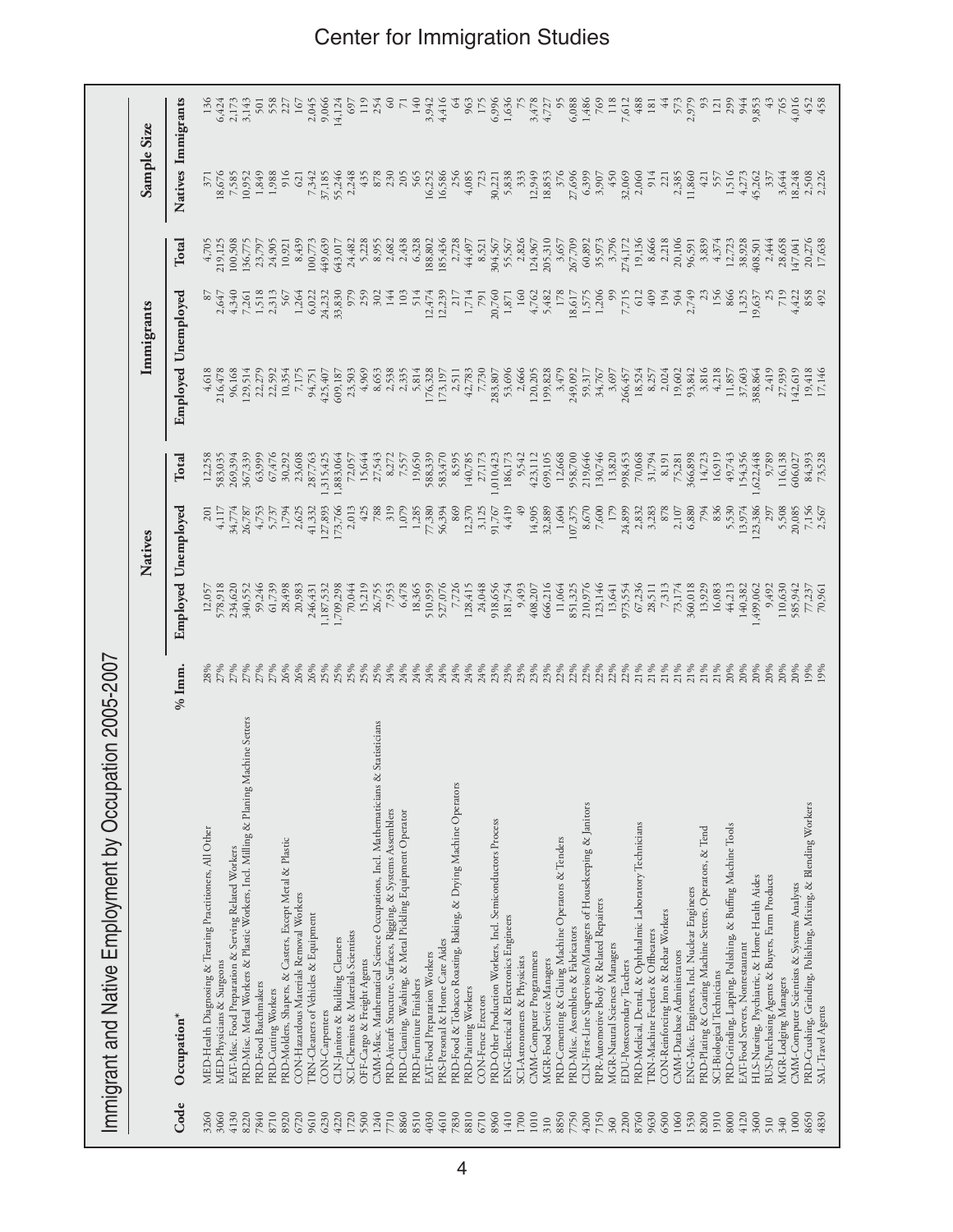|              | Immigrant and Native Employment by Occupation 2005-2007                                  |            |                            |                 |                   |                            |                        |                   |                    |                      |
|--------------|------------------------------------------------------------------------------------------|------------|----------------------------|-----------------|-------------------|----------------------------|------------------------|-------------------|--------------------|----------------------|
|              |                                                                                          |            | Natives                    |                 |                   | Immigrants                 |                        |                   | Sample Size        |                      |
| Code         | Occupation*                                                                              | $\%$ Imm.  | <b>Employed Unemployed</b> |                 | Total             | <b>Employed Unemployed</b> |                        | Total             | Natives Immigrants |                      |
| 8530         | PRD-Sawing Machine Setters, Operators, & Tenders, Wood                                   | 19%        | 38,766                     | 3,315           | 42,081            | 9,613                      | 443                    | 10,056            | 1,371              | 221                  |
| 8500         | PRD-Cabinetmakers & Bench Carpenters                                                     | 19%        | 61,735                     | 3,223<br>47,623 | 64,958            | 14,874                     | 588                    | 15,462            | 1,962              | 323                  |
| 9600         | TRN-Industrial Truck & Tractor Operators                                                 | 19%        | 441,984                    |                 | 489,607           | 108,736                    | 5,501                  | 114,237           | 13,260             | 2,508                |
| 1350         | ENG-Chemical Engineers                                                                   | 19%        | 47,651                     | 703             | 48,354            | 11,110                     | $\frac{39}{2}$         | 11,149            | 1,554              | 313                  |
| 5630         | OFF-Weighers, Measurers, Checkers, & Samplers, Recordkeeping                             | 19%        | 59,702                     | 5,239           | 64,941            | 13,743                     | 1,202                  | 14,945            | 1,966              | 347                  |
| 6300<br>3010 | CON-Paving, Surfacing, & Tamping Equipment Operators<br>MED-Dentists                     | 19%<br>19% | 16,751<br>129,309          | 3,717<br>632    | 20,468<br>129,941 | 4,210<br>29,646            | 498<br>173             | 29,819<br>4,708   | 579<br>4,318       | 890<br>$\frac{8}{2}$ |
| 3050         | MED-Pharmacists                                                                          | 18%        | 191,225                    | 1,717           | 192,942           | 43,073                     | 552                    | 43,625            | 6,412              | 1,306                |
| 1450         | ENG-Materials Engineers                                                                  | 18%        | 24,380                     | 307             | 24,687            | 5,463                      | 64                     | 5,527             | 780                | 173                  |
| 7200         | RPR-Automotive Service Technicians & Mechanics                                           | 18%        | 711,294                    | 40,119          | 751,413           | 160,851                    | 7,090                  | 167,941           | 21,750             | 3,701                |
| 8540         | PRD-Woodworking Machine Setters, Operators, & Tenders, Except Sawing                     | 18%        | 28,262                     | 4,241           | 32,503            | 6,931                      | 331                    | 7,262             | 997                | 147                  |
| 8140<br>7160 | PRD-Welding, Soldering, & Brazing Workers<br>RPR-Automotive Glass Installers & Repairers | 18%<br>18% | 488,476<br>15,380          | 639<br>41,579   | 530,055<br>16,019 | 111,455<br>3,512           | 6,357                  | 117,812<br>3,546  | 16,126<br>44       | 2,770<br>Ķ           |
| 4210         | CLN-First-Line Supervisors/Managers of L&scaping, Lawn Services                          | 18%        | 156,456                    | 9,093           | 165,549           | 34,074                     | 1,628                  | 35,702            | 4,747              | 828                  |
| 9720         | TRN-Refuse & Recyclable Material Collectors                                              | 18%        | 73,035                     | 8,267           | 81,302            | 16,335                     | 1,158                  | 17,493            | 2,120              | 373                  |
| 5610         | OFF-Shipping, Receiving, & Traffic Clerks                                                | 18%        | 489,456                    | 40,813          | 530,269           | 108,277                    | 5,198                  | 113,475           | 14,887             | 2,622                |
| 4600         | PRS-Child Care Worker                                                                    | $8\%$      | 1,072,041                  | 99,949          | ,171,990          | 230,605                    | 19,098                 | 249,703           | 34,102             | 6,030                |
| 8740         | PRD-Inspectors, Testers, Sorters, Samplers, & Weighers                                   | 17%        | 626,058                    | 45,772          | 671,830           | 132,228                    | 10,184                 | 142,412           | 20,193             | 3,593                |
| 1360         | ENG-Civil Engineers                                                                      | 17%        | 248,466                    | 4,451           | 252,917           | 51,835                     | 1,178                  | 53,013            | 8,098              | 1,602                |
| 1520         | ENG-Petroleum, Mining & Geological Engineers, Incl. Mining Safety Engineers              | 17%        | 20,424                     | 84              | 20,508            | 4,263                      |                        | 4,263             | 673                | 127                  |
| 3300         | MED-Clinical Laboratory Technologists & Technicians                                      | 17%        | 266,579                    | 7,954           | 274,533           | 55,435                     | 1,587                  | 57,022            | 8,271              | 1,589                |
| 1460<br>6760 | CON-Misc. Construction Workers, Incl. Septic Tanks<br>ENG-Mechanical Engineers           | 17%<br>7%  | 194,289<br>41,303          | 3,770<br>4,066  | 198,059<br>45,369 | 39,928<br>9,091            | 1,143<br>195           | 9,286<br>$41,071$ | 6,143<br>1,222     | 198<br>1,125         |
| 1320         | ENG-Aerospace Engineers                                                                  | 17%        | 107,302                    | 1,136           | 108,438           | 21,734                     | 179                    | 21,913            | 3,555              | 662                  |
| 4320         | PRS-First-Line Supervisors/Managers of Personal Service Work                             | 17%        | 144,273                    | 5,073           | 149,346           | 29,021                     | 764                    | 29,785            | 4,265              | 689                  |
| 8410         | PRD-Textile Knitting & Weaving Machine Setters, Operators, & Tender.                     | 17%        | 12,594                     | 1,437           | 14,031            | 2,673                      | 123                    | 2,796             | 432                | 68                   |
| 5130         | OFF-Gaming Cage Workers                                                                  | 17%        | 11,005                     | 991             | 11,996            | 2,181                      | 209                    |                   | 330                | $\sqrt{67}$          |
| 4510         | PRS-Hairdressers, Hairstylists, & Cosmetologists                                         | 17%        | 610,382                    | 15,785          | 626,167           | 120,107                    | 4,592                  | 2,390<br>124,699  | 18,321             | 2,976                |
| 300          | MGR-Engineering Managers                                                                 | 17%        | 114,538                    | 1,475           | 116,013           | 22,346                     | 679                    | 23,025            | 3,812              | 741                  |
| 4500         | PRS-Barbers                                                                              | 16%        | 76,768                     | 2,554           | 79,322            | 15,046                     | 523                    | 15,569            | 2,236              | 367                  |
| 1340<br>1610 | ENG-Biomedical & Agricultural Engineers<br>SCI-Biological Scientists                     | 16%<br>16% | 70,644<br>9,821            | 298<br>1,188    | 10,119<br>71,832  | 1,912<br>13,716            | 320<br>$\overline{2}$  | 1,983<br>14,036   | 301<br>2,296       | 56<br>386            |
| 6440         | CON-Pipelayers, Plumbers, Pipefitters, & Steamfitters                                    | 16%        | 500,725                    | 38,367          | 539,092           | 100,069                    | 5,223                  | 105,292           | 15,204             | 2,246                |
| 8420         | PRD-Textile Winding, Twisting, & Drawing Out Machine Settlers                            | 16%        | 18,032                     | 2,725           | 20,757            | 3,724                      | 306                    | 4,030             | 600                | 93                   |
| 4950         | SAL-Door-to-Door Sales Workers, News & Street Vendors, & Related Workers                 | 16%        | 169,320                    | 14,488          | 183,808           | 33,735                     | 1,714                  | 35,449            | 5,778              | 836                  |
| 8240         | PRD-Job Printers                                                                         | 16%        | 54,212                     | 3,382           | 57,594            | 10,333                     | 720                    | 11,053            | 1,596              | 241                  |
| 1300         | ENG-Architects, Except Naval                                                             | 16%        | 165,138                    | 2,435           | 167,573           | 31,282                     | 724                    | 32,006            | 5,302              | 900                  |
| 5900         | OFF-Office Machine Operators, Except Computer                                            | 16%<br>16% | 45,835                     | 3,058           | 48,893            | 8,684                      | 609<br>519             | 9,293             | 1,397              | 253                  |
| 8930         | PRD-Paper Goods Machine Setters, Operators, & Tenders                                    |            | 32,381                     | 2,248           | 34,629            | 5,854                      |                        | 6,373             | 1,005              | 140                  |
| 2740<br>8260 | PRD-Printing Machine Operators<br>ENT-Dancers & Choreographers                           | 15%<br>15% | 19,194<br>152,920          | 1,924<br>9,937  | 21,118<br>162,857 | 3,816                      | $\frac{6}{5}$<br>1,524 | 3,862<br>29,400   | 459<br>4,748       | $\approx$<br>629     |
| 7940         | PRD-Rolling Machine Setters, Operators, & Tenders, Metal & Plastic                       | 15%        | 9,898                      | 1,129           | 11,027            | 27,876<br>1,626            | 346                    | 1,972             | 349                | $\frac{3}{9}$        |
| 4010         | EAT-First-Line Supervisors/Managers of Food Preparation & Serving Workers                | 15%        | 488,106                    | 32,993          | 521,099           | 89,683                     | 3,088                  | 92,771            | 13,982             | 2,242                |
| 6010         | FFF-Agricultural Inspectors                                                              | 5%         | 14,459                     | 850             | 15,309            | 2,507                      | 215                    | 2,722             | 551                | 80                   |
| 7260         | RPR-Misc. Vehicle & Mobile Equipment Mechanics, Installers, & Repairers                  | 15%        | 69,367                     | 6,646           | 76,013            | 13,108<br>307,280          | 355                    | 13,463<br>330,493 | 2,179              | 283                  |
| 4110         | EAT-Waiters & Waitresses                                                                 | 15%        | 1,663,540                  | 203,535         | 1,867,075         |                            | 23,213                 |                   | 48,284             | 7,208                |
| 7320         | RPR-Home Appliance Repairers                                                             | 15%        | 37,432                     | 1,669           | 39,101            | 6,679                      | 227                    | 6,906             | 1,155              | 157                  |
| 5410         | OFF-Reservation & Transportation Ticket Agents & Travel Clerks                           | 15%        | 140,170                    | 7,906           | 148,076           | 24,045                     | 1,943                  | 25,988            | 4,096              | 696                  |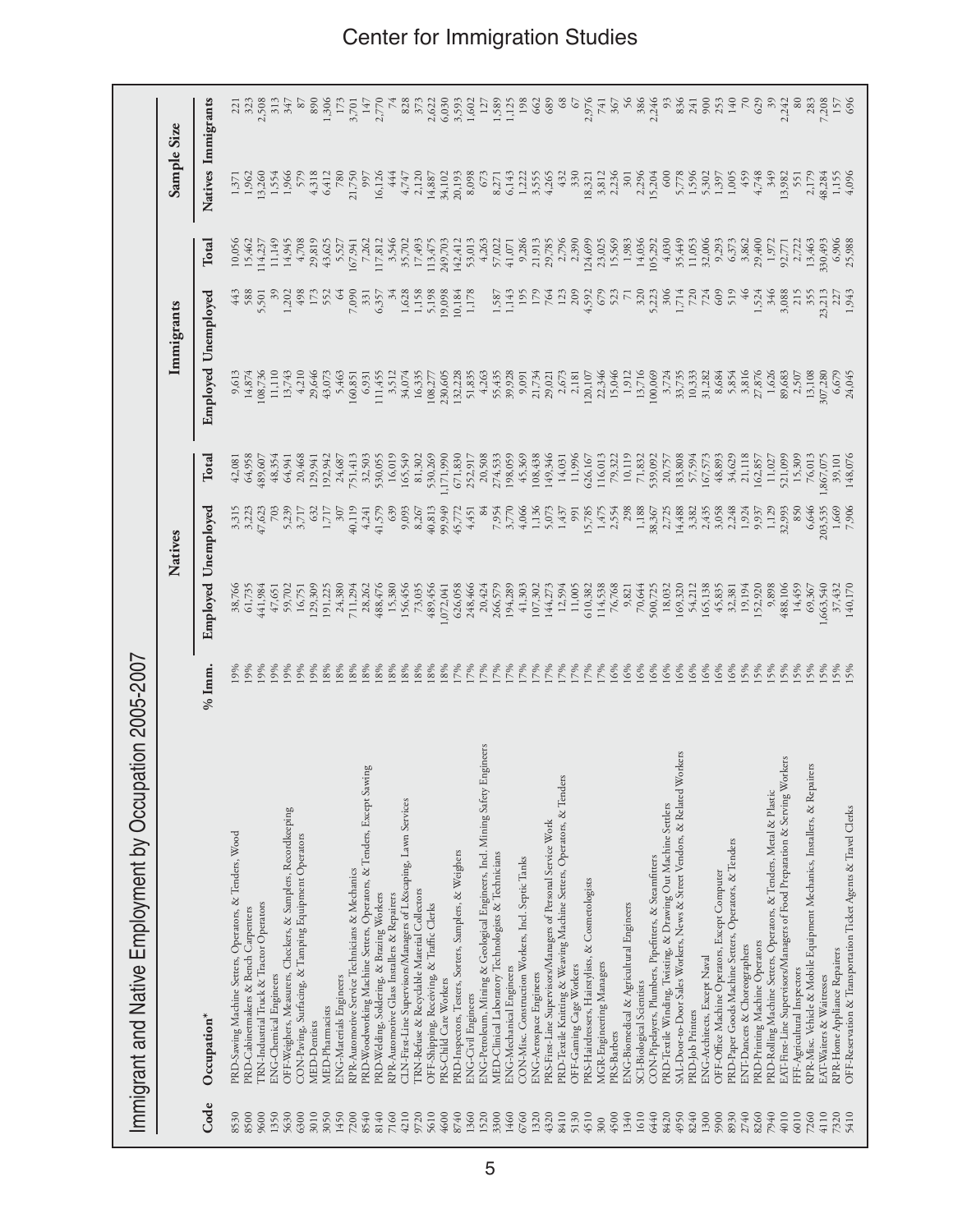|              | ation 2005-2007<br>Immigrant and Native Employment by Occup                                                        |             |                            |                  |                     |                            |                       |                    |                    |                       |
|--------------|--------------------------------------------------------------------------------------------------------------------|-------------|----------------------------|------------------|---------------------|----------------------------|-----------------------|--------------------|--------------------|-----------------------|
|              |                                                                                                                    |             |                            | Natives          |                     |                            | Immigrants            |                    | Sample Size        |                       |
| Code         | Occupation*                                                                                                        | $\%$ Imm.   | <b>Employed Unemployed</b> |                  | Total               | <b>Employed Unemployed</b> |                       | Total              | Natives Immigrants |                       |
| 7620         | RPR-Other Installation, Maintenance, & Repair Workers, Incl. Commercial Drivers                                    |             | 178,525                    | 10,183           | 188,708             | 31,507                     | 1,526                 | 33,033             | 5,555              | 752                   |
| 1200         | CMM-Actuaries                                                                                                      |             | 16,847                     |                  | 17,248              | 2,988                      |                       | 3,015              |                    | 102                   |
| 800<br>840   | FIN-Accountants & Auditors                                                                                         | 5%<br>5%    | ,653,186                   | 39,197           | ,692,383            | 286,293                    | 9,458                 | 295,751            | 53,901             | 8,615                 |
| 110          | MGR-Computer & Information Systems Managers<br>FIN-Financial Analysts                                              | 5%          | 66,504<br>355,545          | 9,178<br>1,363   | 364,723<br>67,867   | 11,578<br>61,586           | 236<br>1,356          | $11,814$<br>62,942 | 2,018<br>11,452    | 1,846<br>327          |
| 4720         | SAL-Cashiers                                                                                                       | 5%          | 2,574,595                  | 445,189          | 3,019,784           | 479,477                    | 41,107                | 520,584            | 82,207             | 11,966                |
| 3640         | <b>HLS-Dental Assistants</b>                                                                                       | 5%          | 211,105                    | 7,136            | 218,24              | 35,681                     | 1,830                 | 37,511             | 6,426              | 981                   |
| 5560         | OFF-Postal Service Mail Sorters, Processors, & Processing Machine Operators                                        | 5%          | 89,435                     | 5,319            | 94,754              | 15,709                     | 543                   | 16,252             | 2,775              | 452                   |
| 7550         | RPR-Manufactured Building & Mobile Home Installers                                                                 | 5%          | 10,506                     | 1,075            | 11,581              | 1,759                      | 227                   | 1,986              | 30 <sub>7</sub>    | $\frac{36}{5}$        |
| 4900<br>9620 | TRN-Laborers & Freight, Stock, & Material Movers, by Hand<br>SAL-Models, Demonstrators, & Product Promoters        | 5%<br>$4\%$ | 51,094<br>1,688,092        | 250,404<br>5,651 | 1,938,496<br>56,745 | 9,088<br>304,837           | 617<br>23,771         | 328,608<br>9,705   | 1,690<br>55,010    | 7,404<br>251          |
| 8230         | PRD-Bookbinders & Bindery Workers                                                                                  | 4%          | 31,597                     | 2,841            | 34,438              | 5,338                      | 450                   | 5,788              | 986                | 146                   |
| 7040         | RPR-Electric Motor, Power Tool, & Related Repairers                                                                | $4\%$       | 24,761                     | 1,152            | 25,913              | 4,261                      | $\infty$              | 4,343              | 834                | 104                   |
| 7340         | RPR-Maintenance & Repair Workers, General                                                                          | $4\%$       | 388,211                    | 16,618           | 404,829             | 64,588                     | 2,953                 | 67,541             | 12,590             | 1,611                 |
| 9130         | TRN-Driver/Sales Workers & Truck Drivers                                                                           | $4\%$       | 2,756,733                  | 176,283          | 2,933,016           | 462,297                    | 21,561                | 483,858            | 88,268             | 11,073                |
| 5350<br>8550 | PRD-Misc. Woodworkers, Incl. Model Makers & Patternmakers<br>OFF-Correspondence Clerks & Order Clerks              | 4%<br>4%    | 137,784                    | 11,218           | 149,002             | 23,098                     | 1,463                 | 4,620<br>24,561    | 4,519<br>944       | 106<br>594            |
| 5510         | OFF-Couriers & Messengers                                                                                          | $4\%$       | 26,555<br>260,769          | 1,592<br>17,248  | 28,147<br>278,017   | 4,475<br>43,409            | 145<br>2,193          | 45,602             | 7,836              | 1,033                 |
| 3530         | MED-Misc. Health Technologists & Technicians                                                                       | 4%          | 95,671                     | 3,333            | 99,004              | 15,574                     | 603                   | 16,177             | 2,875              | 419                   |
| 1110         | CMM-Network Systems & Data Communications Analysts                                                                 | 4%          | 281,466                    | 10,496           | 291,962             | 45,970                     | 1,695                 | 47,665             | 8,388              | 1,278                 |
| 1960         | SCI-Misc. Life, Physical, & Social Science Technicians, Incl. Social Science Research                              | 4%          | 148,259                    | 8,053            | 156,312             | 24,464                     | 925                   | 25,389             | 4,520              | 690                   |
| 1430         | ENG-Industrial Engineers, Incl. Health & Safety                                                                    | 4%          | 139,836                    | 3,920            | 143,756             | 22,284                     | 896                   | 23,180             | 4,634              | 680                   |
| 2630         | ENT-Designers                                                                                                      | $4\%$       | 669,157                    | 28,389           | 697,546             | 106,777                    | 5,501                 | 112,278            | 20,812             | 3,000<br>243          |
| 7900<br>7120 | RPR-Electronic Home Entertainment Equipment Installers & Repairers<br>PRD-Computer Control Programmers & Operators | 4%<br>4%    | 47,039<br>55,148           | 3,187<br>3,759   | 58,335<br>50,798    | 7,380<br>9,015             | 759<br>342            | 8,139<br>9,357     | 1,384<br>1,797     | 179                   |
| 7430         | RPR-Precision Instrument & Equipment Repairers                                                                     | $4\%$       | 50,986                     | 1,697            | 52,683              | 7,875                      | 555                   | 8,430              | 1,665              | 225                   |
| 4650         | PRS-Personal Care & Service Workers, All Other                                                                     | 4%          | 66,967                     | 4,977            | 71,944              | 10,932                     | 559                   | 11,491             | 1,919              | 256                   |
| 4050         | EAT-Combined Food Preparation & Serving Workers, Incl. Fast Food                                                   | 4%          | 246,152                    | 37,351           | 283,503             | 42,251                     | 2,983                 | 45,234             | 7,791              | 982                   |
| 8100         | PRD-Molders & Molding Machine Setters, Operators, & Tenders, Metal & Plastic                                       | 4%          | 47,112                     | 4,214            | 51,326              | 7,741                      | 430                   | 8,171              | 1,556              | 195                   |
| 7960         | PRD-Drilling & Boring Machine Tool Setters, Operators, & Tenders, Metal & Plastic                                  | 4%          | 5,841                      | 340              | 6,181               | 982                        |                       | 982                | 197                | 26                    |
| 1920<br>6120 | FFF-Forest & Conservation Workers<br>SCI-Chemical Technicians                                                      | $4\%$<br>4% | 10,205<br>64,293           | 2,154<br>2,964   | 12,359<br>67,257    | 1,866<br>10,242            | 423<br>$\overline{5}$ | 10,665<br>1,957    | 420<br>2,103       | 54<br>281             |
| 7950         | PRD-Cutting, Punching, & Press Machine Setters, Operators                                                          | 4%          | 97,089                     | 10,532           | 107,621             | 16,090                     | 922                   | 17,012             | 3,247              | 393                   |
| 7110         | RPR-Electronic Equipment Installers & Repairers, Motor Vehicles                                                    | $4\%$       | 19,967                     | 1,295            | 21,262              | 3,251                      | 108                   | 3,359              | 631                | $\frac{5}{2}$         |
| 5300         | OFF-Hotel, Motel, & Resort Desk Clerks                                                                             | 4%          | 109,140                    | 10,840           | 119,980             | 18,130                     | 804                   | 18,934             | 3,190              | 496                   |
| 7700         | PRD-First-Line Supervisors/Managers of Production & Operator                                                       | 4%          | 875,099                    | 27,744           | 902,843             | 135,911                    | 6,024                 | 141,935            | 28,934             | 3,698                 |
| 8060         | PRD-Model Makers & Patternmakers, Metal & Plastic                                                                  | 4%          | 8,032                      | 331              | 8,363               | 1,167                      | 141                   | 1,308              | 270                | 38                    |
| 8910<br>940  | PRD-Etchers & Engravers<br>FIN-Tax Preparers                                                                       | 3%<br>3%    | 75,837<br>9,221            | 11,656<br>251    | 9,472<br>87,493     | 1,374                      | 102<br>,727           | 1,476<br>13,632    | 294                | 389<br>$\overline{+}$ |
| 8010         | etal & Plastic<br>PRD-Lathe & Turning Machine Tools Setters, Operators, & Tenders, M                               | .3%         | 13,086                     | 1,099            | 14,185              | 11,905<br>2,081            | 127                   | 2,208              | 440<br>2,737       | $\frac{46}{5}$        |
| 6430         | CON-Paperhangers                                                                                                   | 3%          | 8,195                      | 530              | 8,725               | 1,337                      | $\overline{c}$        | 1,357              | 274                | $\frac{3}{2}$         |
| 1550         | ENG-Engineering Technicians, Except Drafters                                                                       | 3%          | 355,867                    | 13,154           | 369,021             | 54,656                     | 2,507                 | 57,163             | 11,202             | 1,561                 |
| 9750         | TRN-Misc. Material Moving Workers, Incl. Shuttle Car Operators & Tank Car                                          | 3%          | 50,916                     | 3,594            | 54,510              | 7,827                      | 594                   | 8,421              | 1,650              | 206                   |
| 9110         | TRN-Ambulance Drivers & Attendants, Except Emergency Medical Technicians                                           | 3%          | 9,503                      | 712              | 10,215              | 1,543                      | $\frac{35}{81}$       | 1,578              | 258                | $\frac{2}{3}$         |
| 5200<br>1100 | CMM-Network & Computer Systems Administrators<br>OFF-Brokerage Clerks                                              | 3%<br>3%    | 187,693<br>8,584           | 115<br>5,749     | 8,699<br>193,442    | 28,839<br>1,262            | 981                   | 29,820<br>1,343    | 5,919<br>247       | 798<br>$\overline{5}$ |
| 1860         | SCI-Misc. Social Scientists, Incl. Sociologists                                                                    | 3%          | 33,520                     | 1,103            | 34,623              | 5,152                      | 158                   | 5,310              | 1,091              | 141                   |
| 3160         | <b>MED-Physical Therapists</b>                                                                                     | 13%         | 150,403                    | 1,117            | 151,520             | 22,807                     | 297                   | 23,104             | 4,856              | 683                   |
|              |                                                                                                                    |             |                            |                  |                     |                            |                       |                    |                    |                       |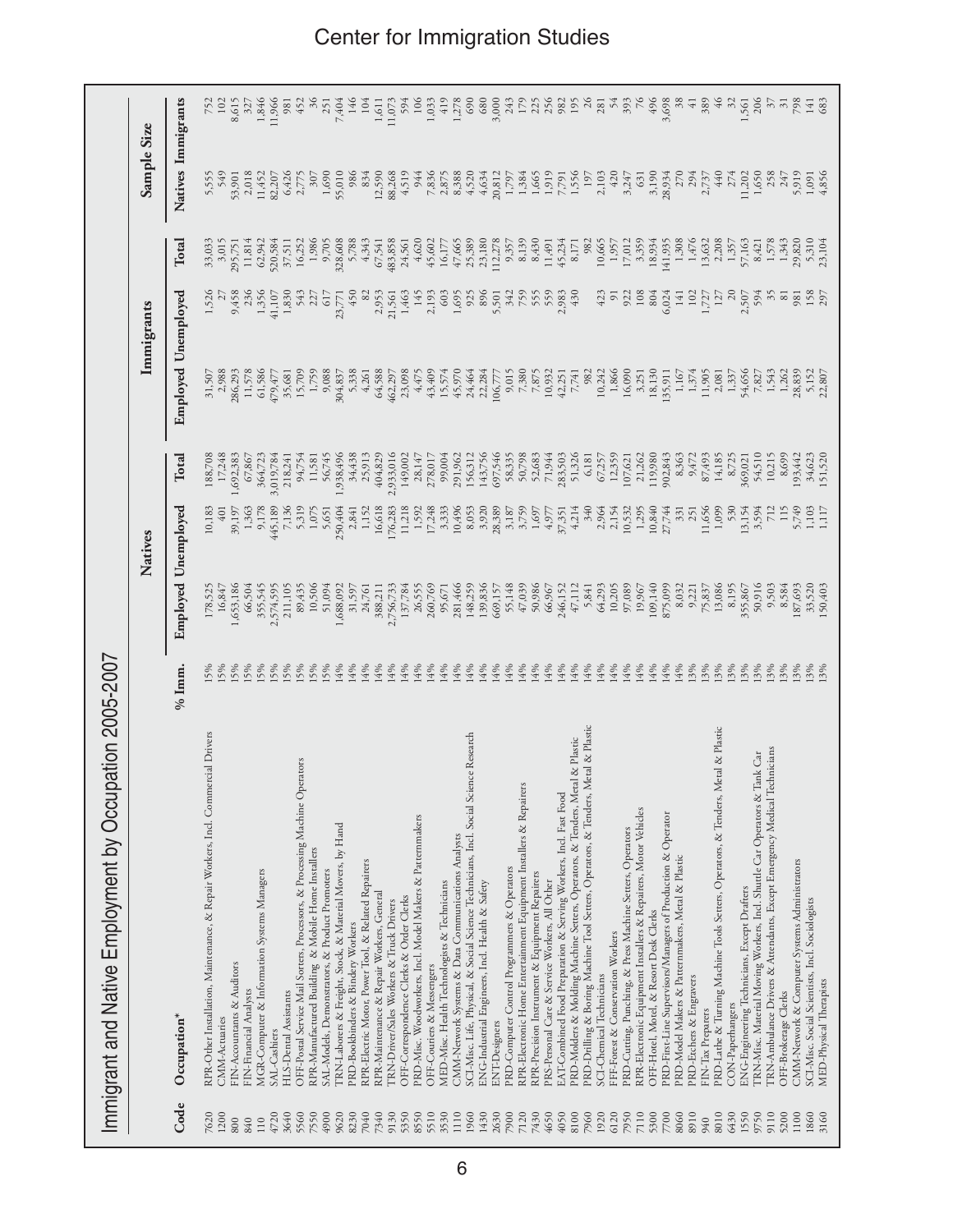|              | Immigrant and Native Employment by Occupation 2005-2007                                        |            |                            |                   |                      |                            |                 |                    |                                                          |                                  |
|--------------|------------------------------------------------------------------------------------------------|------------|----------------------------|-------------------|----------------------|----------------------------|-----------------|--------------------|----------------------------------------------------------|----------------------------------|
|              |                                                                                                |            |                            | Natives           |                      | Immigrants                 |                 |                    | Sample Size                                              |                                  |
| Code         | $O$ ccupation*                                                                                 | $\%$ Imm.  | <b>Employed Unemployed</b> |                   | Total                | <b>Employed Unemployed</b> |                 | Total              | Natives Immigrants                                       |                                  |
| 3110         | MED-Physician Assistants                                                                       | 13%        | 81,418                     | 1,572             | 82,990               | 12,427                     |                 | 12,639             | 2,466<br>2,455                                           | 313                              |
| 2060         | CMS-Religious Workers, All Other                                                               | 13%        | 74,238                     | 2,348             | 76,586               | 11,072                     | 580             | 11,652             |                                                          | 275                              |
| 5250         | OFF-Eligibility Interviewers, Government Programs                                              | 13%        | 53,303                     | 1,636             | 54,939               | 8,282                      |                 | 8,350              | 1,727                                                    | 234                              |
| 4710<br>9360 | SAL-First-Line Supervisors/Managers of Non-Retail Sales Work<br>TRN-Service Station Attendants | 13%        | 1,109,090                  | 17,856<br>29,687  | 118,802<br>1,138,777 | 168,049<br>16,524          | 4,920<br>1,518  | 172,969            | 34,831<br>3,294                                          | 4,573<br>374                     |
| 3030         | MED-Dietitians & Nutritionists                                                                 | 13%<br>13% | 100,946<br>71,847          | 2,101             | 73,948               | 11,128                     | $\mathfrak{S}$  | 11,220<br>18,042   | 2,272                                                    | 276                              |
| 830          | FIN-Credit Analysts                                                                            | 13%        | 24,961                     | 507               | 25,468               | 3,814                      |                 | 3,850              | 761                                                      | 113                              |
| 3920         | PRT-Security Guards & Gaming Surveillance Officers                                             | 13%        | 779,829                    | 67,806            | 847,635              | 116,880                    | 10,745          | 127,625            | 22,701                                                   | 2,981                            |
| 3130         | MED-Registered Nurses                                                                          | 13%        | 2,189,899                  | 30,610            | 2,220,509            | 329,976                    | 4,318           | 334,294            | 72,113                                                   | 9,664                            |
| 5340<br>1420 | ENG-Environmental Engineers<br>OFF-New Account Clerks                                          | 13%<br>13% | 26,863<br>21,051           | 450<br>322        | 27,313<br>21,373     | 4,053<br>3,177             | 43              | 4,096<br>3,217     | 873<br>633                                               | $\frac{8}{2}$<br>$\frac{112}{2}$ |
| 5540         | OFF-Postal Service Clerks                                                                      | 13%        | 126,899                    | 4,054             | 130,953              | 18,827                     | 765             | 19,592             | 4,071                                                    | 566                              |
| 8250         | PRD-Prepress Technicians & Workers                                                             | 3%         | 43,330                     | 2,945             | 46,275               | 6,627                      | 291             | 6,918              | 1,417                                                    | 166                              |
| 5620         | OFF-Stock Clerks & Order Fillers                                                               | 13%        | 1,252,050                  | 164,957           | 1,417,007            | 195,348                    | 15,432          | 210,780            | 38,983                                                   | 4,714                            |
| 1900<br>4920 | SCI-Agricultural & Food Science Technicians<br>SAL-Real Estate Brokers & Sales Agents          | 13%<br>13% | 24,535                     | 931               | 25,466               | 3,471                      | 309             | 3,780              | 844<br>25,701                                            | 112                              |
| 6740         | CON-Rail-Track & Maintenance Equipment Operators                                               | 13%        | 9,113<br>818,641           | 16,936<br>316     | 9,429<br>835,577     | 121,190<br>1,395           | 2,613           | 123,803<br>1,395   | 300                                                      | 3,416<br>$\frac{3}{2}$           |
| 7310         | RPR-Heating, Air Conditioning, & Refrigeration Mechanics & Installers                          | 3%         | 321,696                    | 17,157            | 338,853              | 48,102                     | 2,017           | 50,119             | 9,672                                                    | 1,094                            |
| 4740         | SAL-Counter & Rental Clerks                                                                    | 13%        | 121,021                    | 12,211            | 133,232              | 18,463                     | 1,208           | 19,671             | 3,574                                                    | 476                              |
| 6360         | CON-Glaziers                                                                                   | 13%        | 40,097                     | 2,096             | 42,193               | 6,074                      | 126             | 6,200              | 1,165                                                    | 139                              |
| 8030         | PRD-Machinists                                                                                 | 13%        | 337,839                    | 13,354            | 351,193              | 48,928                     | 2,521           | 51,449             | 11,147                                                   | 1,249                            |
| 4550<br>2600 | ENT-Artists & Related Workers<br>PRS-Transportation Attendants                                 | 13%<br>3%  | 105,068<br>176,264         | 4,610<br>9,249    | 109,678<br>185,513   | 15,394<br>25,200           | 1,680<br>542    | 15,936<br>26,880   | 3,205<br>5,906                                           | 433<br>734                       |
| 730          | <b>BUS-Other Business Operations Specialists</b>                                               | 13%        | 165,419                    | 7,124             | 172,543              |                            | 1,229           |                    | 5,374                                                    | 727                              |
| 710          | BUS-Management Analysts                                                                        | 13%        | 528,912                    | 15,333            | 544,245              | 23,728                     | 3,014           | 24,957<br>78,300   | 17,319                                                   | 2,284                            |
| 8610         | PRD-Stationary Engineers & Boiler Operators                                                    | 13%        | 84,162                     | 2,639             | 86,801               | 12,238                     | 166             | 12,404             | 2,600                                                    | 320                              |
| 500          | BUS-Agents & Business Managers of Artists, Performers, & Athletes                              | 12%        | 35,229                     | 2,213             | 37,442               | 4,987                      | 343             | 5,330              | 988                                                      | 120                              |
| 7130         | RPR-Security & Fire Alarm Systems Installers                                                   | 12%        | 46,706                     | 2,742             | 49,448               | 6,857                      | 152             | 7,009              | 1,272                                                    | 162                              |
| 4700<br>6350 | SAL-First-Line Supervisors/Managers of Retail Sales Workers<br>CON-Electricians                | 12%<br>12% | 2,666,079<br>686,143       | 100,044<br>45,347 | 2,766,123<br>731,490 | 98,170<br>379,081          | 12,372<br>4,827 | 391,453<br>102,997 | 81,855<br>21,428                                         | 9,783<br>2,315                   |
| 9150         | TRN-Motor Vehicle Operators, All Other                                                         | 12%        | 47,141                     | 3,548             | 50,689               | 6,968                      | 149             | 7,117              | 1,558                                                    | 178                              |
| 7010         | RPR-Computer, Automated Teller, & Office Machine Repairers                                     | 12%        | 252,589                    | 14,298            | 266,887              | 35,501<br>15,776           | 1,944           | 37,445<br>16,906   | 7,485                                                    | 956                              |
| 5850         | OFF-Mail Clerks & Mail Machine Operators, Except Postal Service                                | 12%<br>12% | 110,953                    | 11,021            | 121,974              |                            | 1,130           |                    | $\begin{array}{c} 3.301 \\ 31.547 \\ 11.898 \end{array}$ | $418$<br>3,348                   |
| 6200<br>5160 | CON-First-Line Supervisors/Managers of Construction Trades & Extraction Workers<br>OFF-Tellers | 12%        | 948,468                    | 38,734            | 987,202              | 131,266<br>52,073          | 5,373<br>2,197  | 136,639            |                                                          | 1,396                            |
| 7730         | PRD-Engine & Other Machine Assemblers                                                          | 12%        | 377,540<br>17,070          | 15,967<br>1,801   | 393,507<br>18,871    | 2,313                      | 284             | 54,270<br>2,597    | 582                                                      | 56                               |
| 1600         | SCI-Agricultural & Food Scientists                                                             | 12%        | 22,920                     | 337               | 23,257               | 3,079                      | 100             | 3,179              | 811                                                      | 80                               |
| 5330         | OFF-Loan Interviewers & Clerks                                                                 | 12%        | 150,632                    | 9,208             | 159,840              | 20,362                     | 1,438           | 21,800             | 4,524                                                    | 558                              |
| 9000         | TRN-Supervisors, Transportation & Material Moving Workers                                      | 12%        | 217,793                    | 6,658             | 224,451              | 29,863                     | 698             | 30,561             | 6,756                                                    | 779                              |
| 2750         | ENT-Musicians, Singers, & Related Workers                                                      | 12%        | 149,839                    | 7,276             | 157,115              | 20,204                     | 1,044           | 21,248             | 4,731                                                    | 494                              |
| 5800         | OFF-Computer Operators                                                                         | 12%        | 144,821                    | 8,029             | 152,850              | 19,384                     | 1,271           | 20,655             | 4,428                                                    | $\overline{511}$                 |
| 1810<br>4760 | SCI-Market & Survey Researchers<br>SAL-Retail Salespersons                                     | 12%<br>12% | 126,313                    | 5,370             | 131,683<br>3,225,901 | 17,442                     | 253             | 17,695<br>433,145  | 3,956<br>91,743                                          | 532                              |
| 950          | FIN-Financial Specialists, All Other                                                           | 2%         | 2,978,502<br>42,832        | 247,399<br>1,621  | 44,453               | 5,558<br>402,372           | 339<br>30,773   | 5,897              | 1,346                                                    | 10,584<br>166                    |
| 430          | MGR-Misc. Managers, Incl. Postmasters & Mail Superintendents                                   | 12%        | 2,582,195                  | 62,043            | 2,644,238            | 340,033                    | 9,356           | 349,389            | 83,349                                                   | 9,720                            |
| 1040         | CMM-Computer Support Specialists                                                               | 12%        | 366,131                    | 17,221            | 383,352              | 48,309                     | 2,223           | 50,532             | 11,035                                                   | 1,410                            |
| 410          | MGR-Property, Real Estate, & Community Association Manager                                     | 2%         | 466,697                    | 14,094            | 480,791              | 61,174                     | 1,996           | 63,170             | 14,356                                                   | 1,621                            |
| 140          | MGR-Industrial Production Managers                                                             | 12%        | 202,621                    | 6,903             | 209,524              | 26,429                     | 958             | 27,387             | 6,835                                                    | 803                              |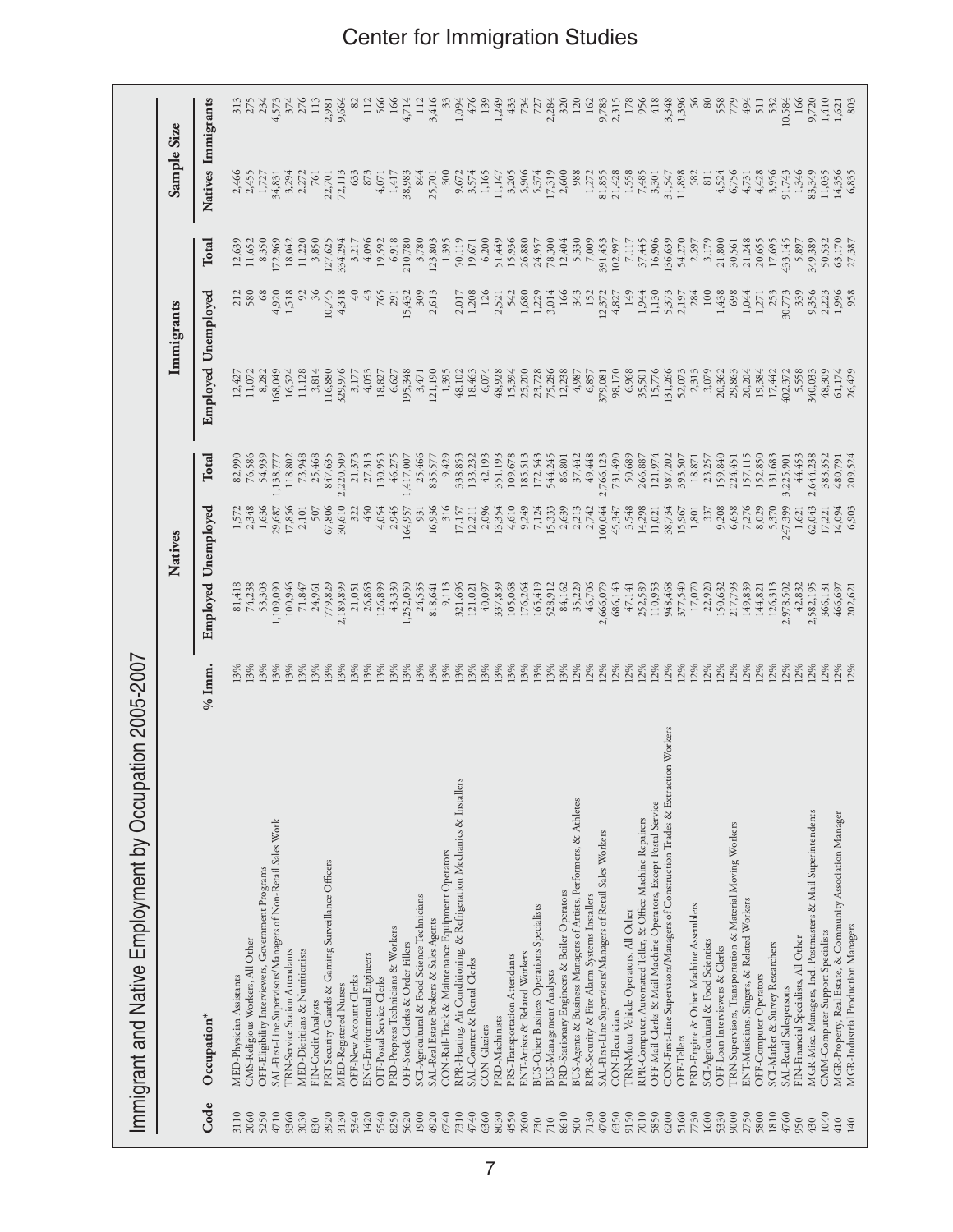|                 | ation 2005-2007<br>Immigrant and Native Employment by Occup                                                                    |            |                            |                   |                      |                            |                       |                    |                    |                  |
|-----------------|--------------------------------------------------------------------------------------------------------------------------------|------------|----------------------------|-------------------|----------------------|----------------------------|-----------------------|--------------------|--------------------|------------------|
|                 |                                                                                                                                |            |                            | Natives           |                      |                            | Immigrants            |                    | Sample Size        |                  |
| Code            | $O$ ccupation*                                                                                                                 | $%$ Imm.   | <b>Employed Unemployed</b> |                   | Total                | <b>Employed Unemployed</b> |                       | Total              | Natives Immigrants |                  |
| 8830            | PRD-Photographic Process Workers & Processing Machine Operators                                                                | 11%        | 59,698                     | 5,545<br>7,732    | 65,243               | 8,043                      |                       | 8,473              | 1,766              | 219              |
| 1540            | ENG-Drafters                                                                                                                   | 11%        | 181,901                    |                   | 189,633              | 23,336                     | 1,255                 | 24,591             | 5,840              | 718              |
| 3630            | HLS-Massage Therapists                                                                                                         | 11%        | 106,648                    | 3,063             | 109,711              | 13,787                     | 387                   | 14,174             | 3,206              | 377              |
| 3650<br>4820    | HLS-Medical Assistants & Other Healthcare Support Occupation<br>SAL-Securities, Commodities, & Financial Services Sales Agents | 11%<br>11% | 616,360                    | 35,586            | 651,946              | 80,379                     | 3,730<br>1,471        | 84,109             | 18,603<br>10,505   | 2,134            |
| $\overline{10}$ | MGR-Chief Executives & Legislators                                                                                             | 11%        | 351,236<br>,020,630        | 18,074<br>12,172  | 363,408<br>,038,704  | 130,692<br>45,327          | 2,613                 | 46,798<br>133,305  | 33,417             | 1,176<br>3,859   |
| 7140            | RPR-Aircraft Mechanics & Service Technicians                                                                                   | 11%        | 135,348                    | 5,207             | 140,555              | 17,349                     | 652                   | 18,001             | 4,084              | 484              |
| 9420            | TRN-Misc. Transportation Workers, Incl. Bridge & Lock Tenders & Traffic Technicians                                            | 11%        | 17,917                     | 781               | 18,698               | 2,319                      |                       | 2,393              | 536                | $\frac{2}{5}$    |
| 5860            | OFF-Office Clerks, General                                                                                                     | 11%        | 1,025,842                  | 70,278            | 1,096,120            | 132,326                    | 7,835                 | 140,161            | 31,437             | 3,528            |
| 4340<br>910     | FIN-Loan Counselors & Officers<br>PRS-Animal Trainers                                                                          | 11%<br>11% | 34,090<br>373,313          | 14,964<br>1,340   | 35,430<br>388,277    | 47,880<br>4,313            | 1,708<br>196          | 49,588<br>4,509    | 1,089<br>11,261    | 1,230<br>100     |
| 3040            | MED-Optometrists                                                                                                               | 11%        | 29,481                     | $\mathcal{S}$     | 29,550               | 3,712                      | $\mathcal{L}$         | 3,749              | 1,025              | 114              |
| 6530            | CON-Structural Iron & Steel Workers                                                                                            | 11%        | 57,632                     | 8,101             | 65,733               | 7,769                      | 488                   | 8,257              | 1,790              | 195              |
| 1440            | ENG-Marine Engineers & Naval Architects                                                                                        | 11%        | 10,027                     | 378               | 10,405               | 1,211                      | 96                    | $1,307$            | 341                | 39               |
| 2340            | EDU-Other Teachers & Instructors                                                                                               | 11%        | 666,205                    | 36,462            | 702,667              | 82,313                     | 5,914                 | 88,227             | 20,984             | 2,373            |
| 7330<br>7350    | RPR-Industrial & Refractory Machinery Mechanics<br>RPR-Maintenance Workers, Machinery                                          | 11%<br>11% | 364,404<br>36,067          | 1,621<br>13,421   | 377,825<br>37,688    | 4,368<br>45,761            | 1,603<br>345          | 4,713<br>47,364    | 1,210<br>12,142    | 1,241<br>121     |
| 120             | MGR-Financial Managers                                                                                                         | 11%        | 922,220                    | 22,472            | 944,692              | 115,070                    | 3,009                 | 118,079            | 29,217             | 3,369            |
| 6520            | CON-Sheet Metal Workers                                                                                                        | 11%        | 121,175                    | 10,855            | 132,030              | 15,446                     | 946                   | 16,392             | 3,732              | 367              |
| 9120            | TRN-Bus Drivers                                                                                                                | 11%        | 491,110                    | 25,005            | 516,115              | 61,543                     | 2,302                 | 63,845             | 15,864             | 1,609            |
| 4930            | SAL-Sales Engineers                                                                                                            | 11%        | 26,642                     | 562               | 27,204               | 3,201                      | 163                   | 3,364              | 863                | 101              |
| 3500            | MED-Licensed Practical & Licensed Vocational Nurses                                                                            | 11%        | 564,314                    | 19,934            | 584,248              | 70,175                     | 1,910                 | 72,085             | 18,046             | 1,861            |
| 7540<br>4300    | PRS-First-Line supervisors/Managers of Gaming Workers<br>RPR-Locksmiths & Safe Repairers                                       | 11%<br>11% | 24,800<br>69,590           | 3,211<br>571      | 25,371<br>72,801     | 2,911<br>8,567             | 205<br>317            | 3,116<br>8,884     | 774<br>2,196       | 222<br>F,        |
| 7210            | RPR-Bus & Truck Mechanics & Diesel Engine Specialists                                                                          | 11%        | 279,404                    | 10,576            | 289,980              | 34,528                     | 818                   | 35,346             | 8,789              | 805              |
| 5810            | OFF-Data Entry Keyers                                                                                                          | 11%        | 426,188                    | 39,088            | 465,276              | 51,994                     | 4,597                 | 56,591             | 13,665             | 1,486            |
| 850             | FIN-Personal Financial Advisors                                                                                                | 11%        | 296,135                    | 5,004             | 301,139              | 35,940                     | 608                   | 36,548<br>25,085   | 9,065              | 963              |
| 520             | BUS-Wholesale & Retail Buyers, Except Farm Products                                                                            | 11%        | 198,958                    | 7,978             | 206,936              | 24,442                     | 643                   |                    | 6,263              | 653              |
| 1840<br>1220    | CMM-Operations Research Analysts<br>SCI-Urban & Regional Planners                                                              | 11%<br>10% | 18,826<br>97,697           | 2,069<br>347      | 99,766<br>19,173     | 11,779<br>2,272            | $\mathfrak{D}$<br>210 | 2,312<br>11,989    | 3,155<br>641       | $\approx$<br>358 |
| 2040            | CMS-Clergy                                                                                                                     | 11%        | 387,898                    | 5,328             | 393,226              | 46,568                     | 674                   | 47,242             | 13,534             | 1,243            |
| 6100            | FFF-Fishing & Hunting Workers                                                                                                  | 11%        | 32,628                     | 3,627             | 36,255               | 3,565                      | 769                   | 4,334              | 1,178              | 107              |
| 1710            | SCI-Atmospheric & Space Scientists                                                                                             | 11%        | 7,612                      | 257               | 7,869                | 936                        |                       | 936                | 242                | $\overline{c}$   |
| 4540<br>900     | PRS-Tour & Travel Guides<br>FIN-Financial Examiners                                                                            | 11%<br>11% | 10,959<br>38,873           | 2,996<br>104      | 11,063<br>41,869     | 4,376<br>1,264             | 47<br>572             | 4,948<br>1,311     | 1,278<br>331       | $38\,$<br>130    |
| 7560            | RPR-Riggers                                                                                                                    | 10%        | 10,786                     | 586               | 11,372               | 1,152                      | 172                   | 1,324              | 319                | $\overline{27}$  |
| 160             | MGR-Transportation, Storage, & Distribution Managers                                                                           | 10%        | 193,867                    | 7,631             | 201,498              | 22,460                     | 973                   | 23,433             | 5,856              | 589              |
| 8720            | PRD-Extruding, Forming, Pressing, & Compacting Machine Setters                                                                 | $0\%$      | 34,318                     | 3,097             | 37,415               | 3,915                      | 422                   | 4,337              | 1,108              | 108              |
| 820             | FIN-Budget Analysts                                                                                                            | 10%        | 43,052                     | 1,022             | 44,074               | 5,049                      | $\tilde{5}$           | 5,101              | 1,356              | 123              |
| 2540<br>5240    | EDU-Teacher Assistants                                                                                                         | 10%<br>10% | 834,404                    | 46,919            | 881,323              | 95,736                     | 5,300                 | 101,036<br>230,210 | 27,960             | 5,789<br>2,821   |
| 220             | OFF-Customer Service Representatives<br>MGR-Construction Managers                                                              | $0\%$      | 826,163<br>1,861,787       | 149,582<br>23,904 | 2,011,369<br>850,067 | 94,539<br>214,435          | 2,629<br>15,775       | 97,168             | 55,550<br>25,313   | 2,321            |
| 5550            | OFF-Postal Service Mail Carriers                                                                                               | $0\%$      | 305,410                    | 5,155             | 310,565              | 34,330                     | 1,002                 | 35,332             | 10,240             | 1,046            |
| 8040            | PRD-Metal Furnace & Kilm Operators & Tenders                                                                                   | 10%        | 24,941                     | 1,673             | 26,614               | 2,688                      | 330                   | 3,018              | 796                | $\frac{8}{3}$    |
| 2920            | ENT-Television, Video, & Motion Picture Camera Operators                                                                       | $0\%$      | 34,129                     | 2,989             | 37,118               | 3,751                      | 433                   | 4,184              | 1,041              | $\Xi$            |
| 9410            | TRN-Transportation Inspectors                                                                                                  | 10%        | 41,766                     | 1,947             | 43,713               | 4,720                      | 181                   | 4,901              | 1,312              | 135              |
| 2910<br>5110    | OFF-Billing & Posting Clerks & Machine Operators<br>ENT-Photographers                                                          | 10%<br>10% | 123,578<br>404,370         | 16,024<br>8,957   | 132,535<br>420,394   | 44,219<br>14,174           | 2,642<br>664          | 14,838<br>46,861   | 12,378<br>3,851    | 360<br>1,209     |
|                 |                                                                                                                                |            |                            |                   |                      |                            |                       |                    |                    |                  |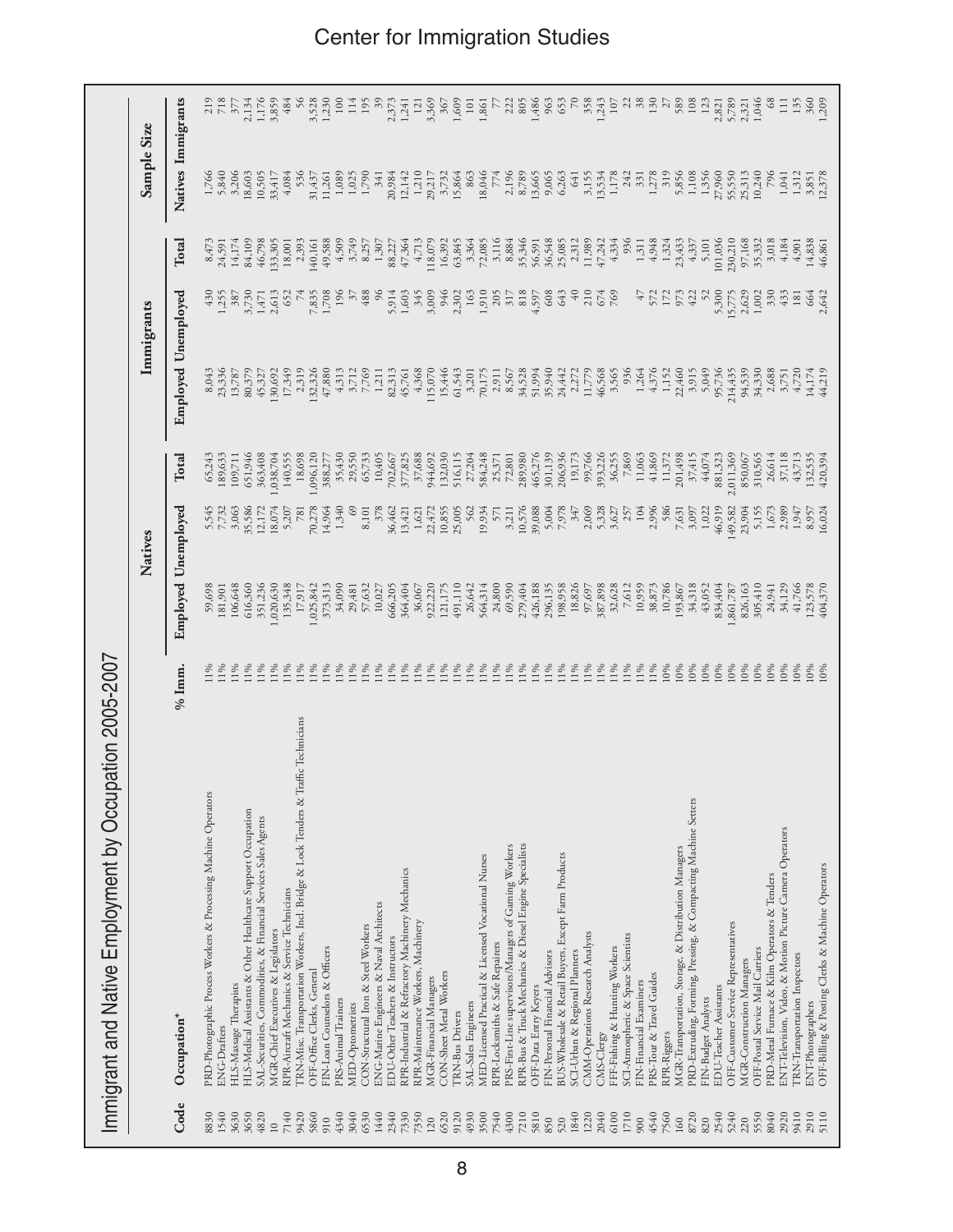|                 | Immigrant and Native Employment by Occupation 2005-2007                                                                                    |            |                            |                  |                     |                            |                  |                                                           |                    |                       |
|-----------------|--------------------------------------------------------------------------------------------------------------------------------------------|------------|----------------------------|------------------|---------------------|----------------------------|------------------|-----------------------------------------------------------|--------------------|-----------------------|
|                 |                                                                                                                                            |            |                            | Natives          |                     |                            | Immigrants       |                                                           | Sample Size        |                       |
| Code            | Occupation*                                                                                                                                | $%$ Imm.   | <b>Employed Unemployed</b> |                  | Total               | <b>Employed Unemployed</b> |                  | Total                                                     | Natives Immigrants |                       |
| 5260            | OFF-File Clerks                                                                                                                            | 10%        | 353,110                    | 32,943<br>9,513  | 386,053             | 39,944                     | 3,066            | 43,010                                                    | 11,390<br>10,621   | 1,134                 |
| 130             | MGR-Human Resources Managers                                                                                                               | 10%        | 314,166                    |                  | 323,679             | 34,352                     | 1,546            | 35,898<br>21,913                                          |                    | 1,164                 |
| 7020<br>8640    | RPR-Radio & Telecommunications Equipment & Installers & Repairers                                                                          | 10%<br>10% | 190,772                    | 8,166            | 198,938             | 21,095                     | 818              |                                                           | 5,877              | 538                   |
| 3510            | PRD-Chemical Processing Machine Setters, Operators, & Tenders<br>MED-Medical Records & Health Information Technicians                      | 10%        | 49,298<br>93,808           | 3,300<br>2,383   | 97,108<br>51,681    | 5,244<br>10,301            | 340<br>446       | 5,690<br>10,641                                           | 1,605<br>2,854     | 150<br>276            |
| 350             | MGR-Medical & Health Services Managers                                                                                                     | 10%        | 433,034                    | 9,089            | 442,123             | 46,876                     | 1,330            | 48,206                                                    | 14,120             |                       |
| 5820            | OFF-Word Processors & Typists                                                                                                              | 10%        | 305,402                    | 19,726           | 325,128             | 32,546                     | 2,832            | 35,378                                                    | 10,700             | $\frac{1,371}{1,081}$ |
| 50              | MGR-Marketing & Sales Managers                                                                                                             | 10%        | 684,833                    | 22,250           | 707,083             | 74,143                     | 2,790            | 76,933                                                    | 21,653             |                       |
| 3410            | MED-Health Diagnosing & Treating Practitioner Support Technicians                                                                          | 10%        | 400,792                    | 13,519           | 414,311             | 43,358                     | 1,649            | 45,007                                                    | 11,793             | 1,201                 |
| 4060<br>7420    | EAT-Counter Attendants, Cafeteria, Food Concession, & Coffee Shop<br>RPR-Telecommunications Line Installers & Repairers                    | 10%<br>10% | 206,881<br>136,676         | 40,471<br>7,991  | 247,352<br>144,667  | 23,768<br>14,581           | 3,022<br>1,047   | 26,790<br>15,628                                          | 4,046<br>6,895     | 588<br>379            |
| 5420            | OFF-Information & Record Clerks, All Other                                                                                                 | 10%        | 80,578                     | 3,092            | 83,670              | 8,556                      | 475              | 9,031                                                     | 2,517              | 234                   |
| 2800            | ENT-Announcers                                                                                                                             | 10%        | 46,081                     | 3,746            | 49,827              | 4,660                      | 715              | 5,375                                                     | 1,360              | 118                   |
| 3320            | MED-Diagnostic Related Technologists & Technicians                                                                                         | 10%        | 250,902                    | 3,722            | 254,624             | 26,934                     | 503              | 27,437<br>87,778                                          | 8,008              | 765                   |
| $\overline{20}$ | MGR-General & Operations Managers                                                                                                          | 10%        | 793,096                    | 22,170           | 815,266             | 85,053                     | 2,725            |                                                           | 25,453             | 2,526                 |
| 2810            | ENT-News Analysts, Reporters & Correspondents                                                                                              | 10%        | 75,030                     | 2,349            | 77,379              | 7,942                      | $\overline{371}$ | 8,313                                                     | 2,401              | 226                   |
| 5930<br>2300    | OFF-Misc. Office & Administrative Support Workers<br>EDU-Preschool & Kindergarten Teachers                                                 | 0%<br>10%  | 479,858<br>535,795         | 21,418<br>24,267 | 557,213<br>504,125  | 57,254<br>51,360           | 2,428<br>2,348   | 59,682<br>53,708<br>4,486                                 | 16,304<br>14,794   | $1,572$<br>$1,477$    |
| 3520            | MED-Opticians, Dispensing                                                                                                                  | 10%        | 40,895                     | 1,403            | 42,298              | 4,469                      | $\overline{a}$   |                                                           | 1,325              | 108                   |
| 9520            | TRN-Dredge, Excavating, & Loading Machine Operators                                                                                        | 10%        | 50,234                     | 3,968            | 54,202              | 5,499                      | 232              | 5,731                                                     | 1,732              | 130                   |
| 3220            | MED-Respiratory Therapists                                                                                                                 | 0%         | 87,305                     | 1,213            | 88,518              | 9,282                      | $\frac{37}{2}$   | 9,319                                                     | 2,786              | 274                   |
| 2710            | ENT-Producers & Directors                                                                                                                  | 9%         | 119,859                    | 7,503            | 127,362             | 12,885                     | 444              | 13,329                                                    | 3,638              | 345                   |
| 8730            | PRD-Furnace, Kiln, Oven, Drier, & Kettle Operators & Tenders                                                                               | 9%         | 11,700                     | 744              | 12,444              | 1,215                      | $\overline{8}$   | 1,296                                                     | 408                | 33                    |
| 3620            | HLS-Physical Therapist Assistants & Aides                                                                                                  | 9%         | 52,389                     | 1,664            | 54,053              | 5,384                      | 213              |                                                           | 1,661              | 151                   |
| 6320<br>5120    | CON-Construction Equipment Operators, Except Paving, Surfacing                                                                             | 9%<br>9%   | 362,068                    | 35,595<br>48,663 | ,415,962<br>397,663 | 39,408                     | 1,656<br>6,997   | $\begin{array}{c} 41,064 \\ 145,688 \\ 1,427 \end{array}$ | 45,885<br>12,677   | 4,118<br>950          |
| 1930            | OFF-Bookkeeping, Accounting, & Auditing Clerks<br>SCI-Geological & Petroleum Technicians                                                   | 9%         | 1,367,299<br>13,563        | 373              | 13,936              | $138,691$<br>$1,427$       |                  |                                                           | 441                | 45                    |
| 2010            | CMS-Social Workers                                                                                                                         | 9%         | 646,290                    | 18,856           | 665,146             | 65,977                     | 1,934            | 67,911                                                    | 20,292             | 1,906                 |
| 700             | <b>BUS-Logisticians</b>                                                                                                                    | 9%         | 51,131                     | 2,268            | 53,399              | 5,345                      | $\mathcal{S}$    | 5,414                                                     | 1,563              | 147                   |
| 5320            | OFF-Library Assistants, Clerical                                                                                                           | 9%         | 114,639                    | 4,742            | 119,381             | 11,492                     | 591<br>202       | $12,083$<br>$2,547$                                       | 3,720              | 332                   |
| 5920            | OFF-Statistical Assistants                                                                                                                 | 9%         | 24,279                     | 995              | 25,274              | 2,345                      |                  |                                                           | 761                | $\mathcal{L}$         |
| 5230<br>560     | Safety Transportation<br>BUS-Compliance Officers, Except Agriculture, Construction, Health &<br>OFF-Credit Authorizers, Checkers, & Clerks | 9%<br>9%   | 54,055<br>132,373          | 2,238<br>2,748   | 56,293<br>135,121   | 5,445<br>12,841            | 219<br>738       | 5,664                                                     | 1,590<br>4,306     | 152<br>385            |
| 720             | BUS-Meeting & Convention Planners                                                                                                          | 9%         | 34,331                     | 1,596            | 35,927              | 3,471                      | 132              | 13,579<br>3,603<br>5,098                                  | 1,049              | 100                   |
| 5360            | OFF-Human Resources Assistants, Except Payroll & Timekeeping                                                                               | 9%         | 49,142                     | 2,072            | 51,214              | 4,694                      | 404              |                                                           | 1,522              | 135                   |
| 4850            | SAL-Sales Representatives, Wholesale & Manufacturing                                                                                       | 9%         | 1,396,836                  | 43,067           | 1,439,903           | 137,859                    | 5,428            | 143,287                                                   | 44,509             | 3,812                 |
| 7220            | RPR-Heavy Vehicle & Mobile Equipment Service Technicians                                                                                   | 9%         | 187,377                    | 6,948            | 194,325             | 18,594                     | 703              | 19,297                                                    | 6,407              | 483                   |
| 9560<br>4150    | TRN-Conveyor Operators & Tenders, & Hoist & Winch Operators                                                                                | 9%<br>9%   | 13,289                     | 900              | 14,189              | 1,205                      | ,865<br>203      | 1,408                                                     | 437                | 608<br>$\mathfrak{D}$ |
| 7030            | EAT-Hosts & Hostesses, Restaurant, Lounge, & Coffee Shop<br>RPR-Avionics Technicians                                                       | 9%         | 226,853<br>16,311          | 713<br>27,397    | 254,250<br>17,024   | 23,364<br>1,627            | $\frac{2}{5}$    | 25,229<br>1,683                                           | 459<br>7,016       | $\pm$                 |
| 8130            | PRD-Tool & Die Makers                                                                                                                      | 9%         | 75,825                     | 3,309            | 79,134              | 7,370                      | 422              | 7,792                                                     | 2,575              | 209                   |
| 4430            | PRS-Misc. Entertainment Attendants & Related Workers                                                                                       | 9%         | 140,401                    | 23,098           | 163,499             | 14,610                     | 392              | 16,002                                                    | 4,712              | 406                   |
| 8150            | PRD-Heat Treating Equipment Setters, Operators, & Tenders                                                                                  | 9%         | 8,144                      | 633              | 8,77                | 858                        |                  | 858                                                       | 256                | $\tilde{z}$           |
| 5000            | OFF-First-Line Supervisors/Managers of Office & Administration                                                                             | 9%         | 1,471,568                  | 47,849           | 1,519,417           | 142,827                    | 5,598            | 148,425                                                   | 46,946             | 4,218                 |
| 3240            | MED-Therapists, All Other                                                                                                                  | 9%<br>9%   | 98,103<br>54,063           | 2,403            | 100,506<br>57,031   | 9,421                      | 294              | 9,715                                                     | 3,024              | 275<br>152            |
| 2440            | EDU-Library Technicians                                                                                                                    |            |                            | 2,968            |                     | 5,206                      | $306$<br>$390$   | 5,512                                                     | 1,814              |                       |
| 7510<br>200     | RPR-Coin, Vending, & Amusement Machine Servicers & Repairers<br>MGR-Farm, Ranch, & Other Agricultural Managers                             | 9%<br>9%   | 45,423<br>174,757          | 4,288<br>2,403   | 47,826<br>179,045   | 4,199<br>16,104            | 1,038            | 4,589<br>17,142                                           | 7,660<br>1,392     | 115<br>484            |
|                 |                                                                                                                                            |            |                            |                  |                     |                            |                  |                                                           |                    |                       |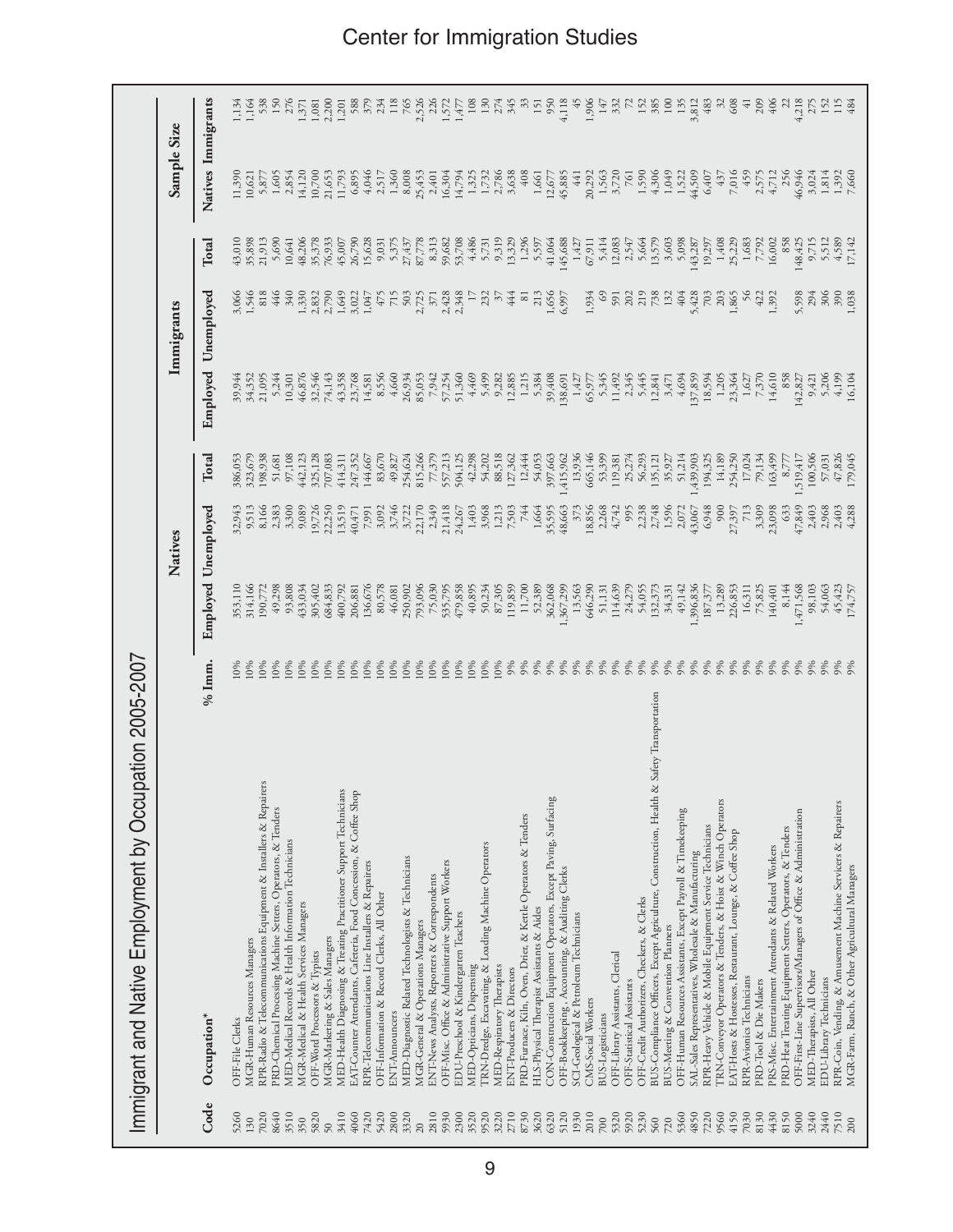|                | Immigrant and Native Employment by Occup                                                       | ation 2005-2007 |                            |                            |                    |                            |                |                  |                                   |                           |
|----------------|------------------------------------------------------------------------------------------------|-----------------|----------------------------|----------------------------|--------------------|----------------------------|----------------|------------------|-----------------------------------|---------------------------|
|                |                                                                                                |                 |                            | Natives                    |                    |                            | Immigrants     |                  | Sample Size                       |                           |
| Code           | Occupation*                                                                                    | $%$ Imm.        | <b>Employed Unemployed</b> |                            | Total              | <b>Employed Unemployed</b> |                | Total            | Natives Immigrants                |                           |
| 4240           | CLN-Pest Control Workers                                                                       | 60 <sup>6</sup> | 58,267                     | 3,743<br>384               | 62,010             | 5,588                      | 336            | 5,924            | 1,803                             | 145                       |
| 5030           | OFF-Communications Equipment Operators, All Other                                              | 9%              | 10,750                     |                            | 11,134             | 1,011                      |                | 1,063            | 297                               | $\widetilde{\mathcal{L}}$ |
| 2140           | LGL-Paralegals & Legal Assistants                                                              | 9%              | 314,896                    | 9,995                      | 324,891            | 29,695                     | 1,317          | 31,012           | 9,443                             | 826                       |
| 150            | MGR-Purchasing Managers                                                                        | 9%              | 153,916                    | 5,245                      | 159,161            | 14,642<br>3,529            | 446            | 15,088<br>3,876  | 5,141                             | 457                       |
| 2760           | ENT-Entertainers & Performers, Sports & Related Workers                                        | 9%              | 37,739                     |                            | 41,109             |                            | 347            |                  | 1,081                             | 102                       |
| 3200           | MED-Radiation Therapists                                                                       | 9%<br>9%        | 11,424                     | 324                        | 11,748             | 945                        | 161            | 1,106            | 389                               |                           |
| 6210<br>5020   | OFF-Telephone Operators<br>CON-Boilermakers                                                    | 9%              | 15,620<br>49,948           | 3,090                      | 18,710<br>55,106   | 1,519                      | 240<br>506     | 1,759<br>5,144   | 542                               | 127                       |
| 3940           | PRT-Crossing Guards                                                                            | 9%              | 44,463                     | 5,158<br>4,799             | 49,262             | 4,356<br>4,638             | 239            | 4,595            | 1,470<br>1,542                    | 136                       |
| 2700           | ENT-Actors                                                                                     | 9%              | 28,692                     | 11,511                     | 40,203             | 2,750                      | 991            | 3,741            | 1,103                             | 101                       |
| 2900           | ENT-Broadcast & Sound Engineering Technicians & Radio Operators                                | 8%              | 81,318                     | $4,511$<br>90,728<br>2,551 | 85,829             | 7,403                      | 563            | 7,966            | 2,452                             | 220                       |
| 5400           | OFF-Receptionists & Information Clerks                                                         | 8%              | 1,072,832                  |                            | 1,163,560          | 100,306                    | 7,574          | 107,880<br>2,534 | 32,692                            | 2,706                     |
| 9300           | TRN-Sailors & Marine Oilers, & Ship Engineers                                                  | $8\%$           | 24,991                     |                            | 27,542             | 2,257                      | 277            |                  | 772                               | $\approx$                 |
| 4040           | EAT-Bartenders                                                                                 | $8\%$           | 340,514                    | 30,621                     | 371,135            | 32,137                     | 1,789          | 33,926           | 9,136                             | 720                       |
| 3730<br>100    | PRT-Supervisors, Protective Service Workers, All Other<br>MGR-Administrative Services Managers | $8\%$<br>8%     | 83,896<br>87,521           | 3,526<br>2,770             | 87,422<br>90,291   | 7,728<br>7,912             | 212<br>276     | 7,940<br>8,188   | 2,621<br>2,816                    | 198<br>223                |
| 7300           | RPR-Control & Valve Installers & Repairers                                                     | 8%              | 19,383                     | 689                        | 20,072             | 1,819                      |                | 1,819            | 615                               | $\widetilde{t}$           |
| 5140           | OFF-Payroll & Timekeeping Clerks                                                               | $8\%$           | 157,883                    | 5,414                      | 163,297            | 14,301                     | 479            | 14,780           | 5,094                             | $\overline{411}$          |
| 1740           | SCI-Environmental Scientists & Geoscientists                                                   | $8\%$           | 66,803                     | 1,182                      | 67,985             | 5,991                      | 133            | 6,124            |                                   | 178                       |
| 2020           | CMS-Misc. Community & Social Service Specialists                                               | 8%              | 275,659                    | 11,823<br>6,882            | 287,482            | 24,611<br>25,729           | 958            | 25,569<br>26,308 | 2,250<br>8,430<br>9,739<br>22,692 | 695                       |
| 7000           | RPR-First-Line Supervisors/Managers of Mechanics, Installers                                   | 8%              | 292,382                    |                            | 299,264            |                            | 579            |                  |                                   | 705                       |
| 620            | BUS-Human Resources, Training, & Labor Relations Specialists                                   | $8\%$           | 731,064                    | 27,725                     | 758,789            | 63,765                     | 2,901          | 66,666           |                                   | 1,848                     |
| 2720           | ENT-Athletes, Coaches, Umpires, & Related Workers                                              | 8%              | 222,944                    | 18,138                     | 241,082            | 20,165                     |                | 21,155           | 6,605                             | 532                       |
| 3840           | PRT-Misc. Law Enforcement Workers                                                              | 8%              | 9,309                      | 290                        | 9,599              | 838                        |                | 838              | 283                               | $\widetilde{\mathcal{L}}$ |
| 6130<br>1820   | FFF-Logging Workers<br>SCI-Psychologists                                                       | 8%<br>$8\%$     | 155,186<br>80,743          | 7,733<br>1,687             | 88,476<br>156,873  | 7,483<br>13,292            | 216<br>318     | 7,699<br>13,610  | 2,994<br>5,287                    | 194<br>421                |
| 3120           | MED-Podiatrists                                                                                | 8%              | 9,726                      |                            | 9,726              | 842                        |                | 842              | 300                               |                           |
| 6700           | CON-Elevator Installers & Repairers                                                            | 8%              | 23,522                     |                            | 24,381             | 2,004                      | $\mathcal{L}$  |                  | 722                               | $49$                      |
| 2000           | CMS-Counselors                                                                                 | $8\%$           | 585,200                    | 859<br>25,749              | 610,949            | 50,206                     | 1,684          | 2,071<br>51,890  | 18,143                            | 1,321                     |
| 3000           | MED-Chiropractors                                                                              | $8\%$           | 52,352                     | 842                        | 53,194             | 4,513                      |                | 4,513            | 1,619                             | 130                       |
| 930            | FIN-Tax Examiners, Collectors, & Revenue Agents                                                | 8%              | 55,287                     | 2,029                      | 57,316             | 4,561                      | 298            | 4,859            | 1,772                             | 150                       |
| 6660<br>2400   | EDU-Archivists, Curators, & Museum Technicians<br>CON-Construction & Building Inspectors       | $8\%$<br>$8\%$  | 36,353<br>96,271           | 3,481<br>1,175             | 37,528<br>99,752   | 8,072<br>2,908             | 349<br>254     | 3,162<br>8,421   | 1,250<br>3,152                    | 234<br>$\frac{5}{2}$      |
| 5150           | OFF-Procurement Clerks                                                                         | $8\%$           | 28,566                     | 795                        | 29,361             | 2,386                      | $\overline{8}$ | 2,467            | 949                               |                           |
| 5600           | OFF-Production, Planning, & Expediting Clerks                                                  | $8\%$           | 252,310                    | 10,095                     | 262,405            | 20,872                     | 1,122          | 21,994           |                                   | 605                       |
|                | PRS-Residential Advisors                                                                       | 8%              | 62,190                     | 2,745                      | 64,935             | 5,113                      | 294            | 5,407            | 7,996<br>1,561<br>2,312           | $\frac{112}{2}$           |
| 4640<br>3150   | MED-Occupational Therapists                                                                    | $8\%$           | 71,065                     | 739                        | 71,804             | 5,930                      | 25             | 5,955            |                                   | 185                       |
| 540            | BUS-Claims Adjusters, Appraisers, Examiners, & Investigators                                   | $8\%$           | 253,731                    | 6,558                      | 260,289            | 21,080                     | 495            | 21,575           | 7,811                             | 578                       |
| 2830           | ENT-Editors                                                                                    | 8%              | 159,764                    | 5,245                      | 165,009            | 12,449                     | 1,059          | 13,508           |                                   | 388                       |
| 4840           | SAL-Sales Representatives, Services, All Other                                                 | $8\%$           | 557,855                    | $\frac{28,844}{3,801}$     | 586,699            | 44,429                     | 3,464          | 47,893           | 5,146<br>17,208<br>1,406          | 1,292                     |
| 6940           | EXT-Misc. Extraction Workers, Incl. Roof Bolters                                               | 8%              | 41,287                     |                            | 45,088             | 3,433                      | 237            | 3,670            |                                   | 98                        |
| 4810<br>420    | MGR-Social & Community Service Managers<br>SAL-Insurance Sales Agents                          | 7%<br>7%        | 277,569<br>484,000         | 9,787                      | 287,356<br>495,587 | 22,702<br>38,390           | 553<br>1,699   | 40,089<br>23,255 | 15,628<br>9,077                   | 689<br>1,101              |
|                | BUS-Purchasing Agents, Except Wholesale, Retail, & Farm Products                               | 7%              | 238,101                    | 11,587<br>7,465            | 245,566            | 18,675                     | 1,026          | 19,701           |                                   | 561                       |
| 530<br>5100    | OFF-Bill & Account Collectors                                                                  | $7\%$           | 201,235                    | 15,985                     | 217,220            | 16,018                     | 1,375          | 17,393           | 7,725<br>5,653                    | 424                       |
| 4350           | PRS-Nonfarm Animal Caretakers                                                                  | 7%              | 140,283                    | 13,707                     | 153,990            | 11,656                     | 621            | 12,27            | 4,560                             | 304                       |
| $\overline{6}$ | MGR-Advertising & Promotions Managers                                                          | 7%<br>7%        | 57,266                     | 2,001                      | 59,267             | 4,554                      | 147            | 4,701            | 1,802                             | 135                       |
| 3210           | MED-Recreational Therapists                                                                    |                 | 13,000                     | 381                        | 13,381             | 1,059                      |                | 1,059            | 425                               |                           |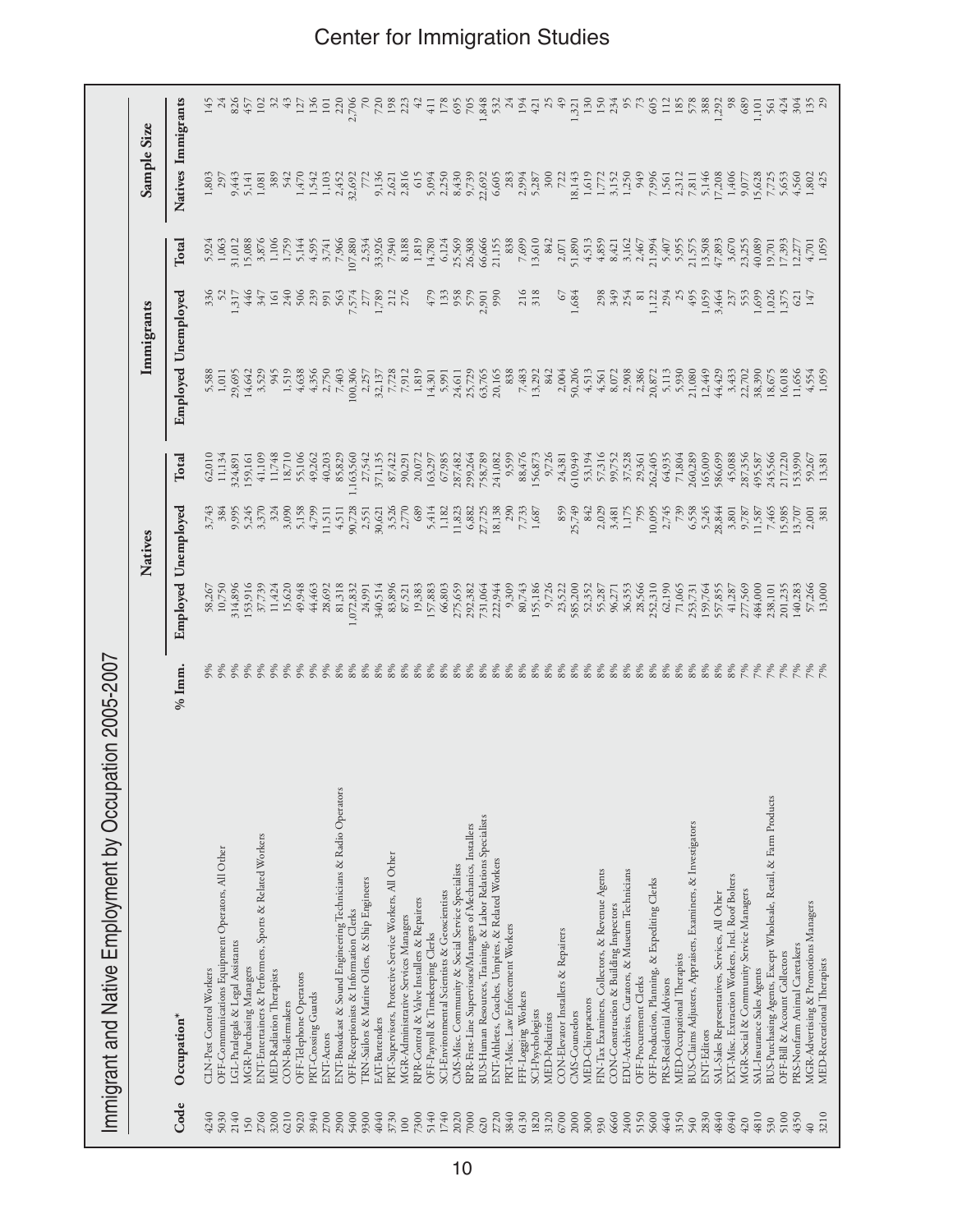|              | Immigrant and Native Employment by Occupation 2005-2007                                                  |               |                            |                   |                      |                     |                |                                                           |                    |                  |
|--------------|----------------------------------------------------------------------------------------------------------|---------------|----------------------------|-------------------|----------------------|---------------------|----------------|-----------------------------------------------------------|--------------------|------------------|
|              |                                                                                                          |               |                            | Natives           |                      |                     | Immigrants     |                                                           | Sample Size        |                  |
| Code         | Occupation*                                                                                              | $%$ Imm.      | <b>Employed Unemployed</b> |                   | Total                | Employed Unemployed |                | Total                                                     | Natives Immigrants |                  |
| 9510         | TRN-Crance & Tower Operators                                                                             |               | 57,566<br>29,426           | 4,879             | 62,445               | $4,420$<br>2,433    | 487            | 4,907                                                     | 1,864              | 116              |
| 6800         | EXT-Derrick, Rotary Drill, & Service Unit Operators, & Roustabouts, Oil, Gas, & Mining                   |               |                            | 1,923             | 31,349               |                     |                | 2,461                                                     | 908                | 64               |
| 860          | FIN-Insurance Underwriters                                                                               | 70/6          | 90,909                     | 1,569             | 92,478               | 6,962               | 269            | 7,231                                                     | 2,763              | 208              |
| 5700         | OFF-Secretaries & Administrative Assistants                                                              | $^{26}$       | 3,555,529                  | 153,925<br>12,031 | 3,709,454            | 272,057             | 15,021         | $\begin{array}{c} 287,078 \\ 22,875 \\ 3,813 \end{array}$ | 120,495            | 600<br>8,247     |
| 5840<br>5010 | OFF-Switchboard Operators, Incl. Answering Service<br>OFF-Insurance Claims & Policy Processing Clerks    | 7%<br>70/6    | 284,058<br>45,039          | 4,351             | 296,089<br>49,390    | 22,058<br>3,482     | 817<br>331     |                                                           | 1,406<br>8,671     |                  |
| 5910         | OFF-Proofreaders & Copy Markers                                                                          | 7%            | 14,992                     | 1,252             | 16,244               | 1,169               | E,             | 1,240                                                     | 500                | 35<br>$\sqrt{6}$ |
| 4940         | SAL-Telemarketers                                                                                        |               | 144,999                    | 42,713            | 187,712              | 11,794              | 2,325          | 14,119                                                    | 4,675              |                  |
| 4960         | SAL-Sales & Related Workers, All Other                                                                   | 7%<br>7%      | 259,527                    | 16,108            | 275,635              | 19,402              | 1,175          | 20,577                                                    | 8,449              | 318              |
| 7240         | RPR-Small Engine Mechanics                                                                               | 7%            | 47,014                     | 3,574             | 50,588               | 3,504               | 250            | 3,754                                                     | 1,584              | 88               |
| 4620         | PRS-Recreation & Fitness Workers                                                                         |               | 313,475                    | 28,271            | 341,746              | 23,759              | 1,578          |                                                           | 9,803              | 670              |
| 3540<br>2150 | MED-Other Healthcare Practitioners & Technical Occupations<br>LGL-Misc. Legal Support Workers            | 286           | 231,889<br>58,637          | 1,854<br>8,736    | 240,625<br>60,491    | 4,304<br>17,348     | 317<br>177     | 25,337<br>4,481<br>17,665                                 | 1,888<br>7,138     | 510<br>121       |
| 8940         | PRD-Tire Builders                                                                                        |               | 16,403                     | 1,031             | 17,434               | 1,279               |                | 1,279                                                     | 526                |                  |
| 6730         | CON-Highway Maintenance Workers                                                                          |               | 88,135                     | 5,721             | 93,856               | 6,580               | 284            | 6,864                                                     | 3,301              | $\frac{31}{150}$ |
| 3250         | MED-Veterinarians                                                                                        |               | 63,070                     | 276               | 63,346               | 4,629               |                | 4,629                                                     | 2,201              | 143              |
| 2430         | EDU-Librarians                                                                                           |               | 165,833                    | 3,437             | 169,270              | 11,849              | 502            | 12,351                                                    | 5,912              | 385              |
| 7740         | PRD-Structural Metal Fabricators & Fitters                                                               |               | 24,629                     | 1,035             | 25,664               | 1,872               |                | 1,872                                                     | 770                | $\overline{4}$   |
| 2050<br>600  | CMS-Directors, Religious Activities & Education<br><b>BUS-Cost Estimators</b>                            |               | 110,115<br>48,845          | 3,140<br>1,065    | 49,910<br>113,255    | 3,502<br>7,911      | 345<br>126     | 8,256<br>3,628                                            | 3,676<br>1,600     | 229<br>105       |
| 330          | MGR-Gaming Managers                                                                                      | *********     | 16,686                     | 1,132             | 17,818               | 1,292               |                | 1,292                                                     | 542                | $\frac{35}{2}$   |
| 4750         | SAL-Parts Salespersons                                                                                   |               | 112,724                    | 4,987             | 117,711              | 8,193               | 298            | 8,491                                                     | 3,521              | 199              |
| 2320         | EDU-Secondary School Teachers                                                                            | 7%<br>7%      | 704,002                    | 10,967            | 714,969              | 49,850              | 1,596          | 51,446                                                    | 23,016             | 1,453            |
| 5310         | OFF-Interviewers, Except Eligibility & Loan                                                              | 70/6          | 116,603                    | 11,581            | 128,184              | 8,553               | 634            | 9,187                                                     | 3,651              | 261              |
| 4800         | SAL-Advertising Sales Agents                                                                             | 662           | 210,157                    | 10,711            | 220,868              | 14,963              | 842            | 15,805                                                    | 6,465              | 408              |
| 5520         | OFF-Dispatchers                                                                                          | 7%            | 257,782                    | 11,468            | 269,250              | 18,292              | 774            | 19,066                                                    | 7,775              | 420              |
| 2820         | ENT-Public Relations Specialists                                                                         | 7%            | 131,550                    | 5,752             | 137,302              | 9,381               | 294            | 9,675                                                     | 4,088              | 265              |
| 2850<br>230  | MGR-Education Administrators<br>ENT-Writers & Authors                                                    | 6%<br>$^{26}$ | 725,279<br>175,690         | 12,648<br>8,305   | 183,995<br>737,927   | 50,160<br>11,746    | 1,006<br>1,358 | 51,518<br>12,752                                          | 24,334             | 1,483<br>377     |
| 4420         | PRS-Ushers, Lobby Attendants, & Ticket Takers                                                            | 6%            | 37,728                     | 7,278             | 45,006               | 2,677               | 414            | 3,091                                                     | 5,755<br>1,251     | 74               |
| 9030         | TRN-Aircraft Pilots & Flight Engineers                                                                   | 6%            | 121,584                    | 2,253             | 123,837              | 8,091               | 337            | 8,428                                                     | 3,990              | 253              |
| 3910         | PRT-Private Detectives & Investigators                                                                   | 6%            | 79,100                     | 2,877             | 81,977               | 5,418               | 140            | 5,558                                                     | 2,285              | 143              |
| 6830         | EXT-Explosives Workers, Ordnance H&ling Experts, & Blasters                                              | 6%            | 11,235                     | 900               | 12,135               | 790                 |                | 813                                                       | 330                | $\overline{c}$   |
| 60           | MGR-Public Relations Managers                                                                            | 6%            | 47,441                     | 1,243             | 48,684               | 3,171               |                | 3,248                                                     | 1,520              | 65               |
| 2550<br>7930 | Metal & Plastic<br>EDU-Other Education, Training, & Library Workers                                      | 6%<br>6%      | 7,783<br>65,051            | 2,300             | 67,351               | 4,406<br>534        | $\mathcal{S}$  | 4,469<br>534                                              | 2,174<br>271       | 126              |
| 4410         | PRD-Forging Machine Setters, Operators, & Tenders, Metal & Tenders,<br>PRS-Motion Picture Projectionists | 6%            | 8,462                      | 1,026<br>375      | 9,488<br>8,158       | 529                 | $\approx$      | 619                                                       | 258                |                  |
| 1310         | ENG-Surveyors, Cartographers, & Photogrammetrists                                                        | 6%            | 36,982                     | 780               | 37,762               | 2,225               | 204            | 2,429                                                     | 1,165              |                  |
| 2840         | ENT-Technical Writers                                                                                    | 6%            | 56,357                     | 3,040             | 59,397               | 3,422               | 396            | 3,818                                                     |                    | 117              |
| 3310         | MED-Dental Hygienists                                                                                    | 6%            | 128,200                    | 1,733             | 129,933              | $8,150$<br>1,816    | 87<br>337      | 8,237                                                     | $1,871$<br>$4,213$ | 237              |
| 9310         | TRN-Ship & Boat Captains & Operators                                                                     | 6%            | 31,639                     | 2,519             | 34,158               |                     |                | 2,153                                                     | 1,037              | 55               |
| 9260         | TRN-Subway, Streetcar, & Other Rail Transportation Workers                                               | 6%            | 8,852                      | 422               | 9,274                | 574                 |                | 574                                                       | 256                |                  |
| 9040         | TRN-Air Traffic Controllers & Airfield Operations Specialists                                            | 6%            | 32,375                     | 782               | 33,157               | 1,969               | $\frac{8}{2}$  | 2,047                                                     | 985                | 542              |
| 6820         | EXT-Earth Drillers, Except Oil & Gas                                                                     | 6%            | 25,631                     | 2,002             | 27,633               | 1,498               | 187            | 1,685                                                     | 858                |                  |
| 2310<br>2100 | LGL-Lawyers & Judges, Magistrates, & Other Judicial Workers<br>EDU-Elementary & Middle School Teachers   | 6%<br>6%      | 945,957<br>3,011,242       | 59,895<br>11,381  | 957,338<br>3,071,137 | 55,205<br>173,947   | 5,504<br>902   | 56,107<br>179,451                                         | 30,830<br>103,428  | 5,450<br>1,593   |
| 6840         | EXT-Mining Machine Operators                                                                             | 5%            | 48,339                     | 1,628             | 49,967               | 2,757               | 114            |                                                           | 1,715              |                  |
| 810          | FIN-Appraisers & Assessors of Real Estate                                                                | $5\%$         | 112,789                    | 1,197             | 113,986              | 6,331               | 133            | 2,871<br>6,464                                            | 3,717              | 190              |
|              |                                                                                                          |               |                            |                   |                      |                     |                |                                                           |                    |                  |